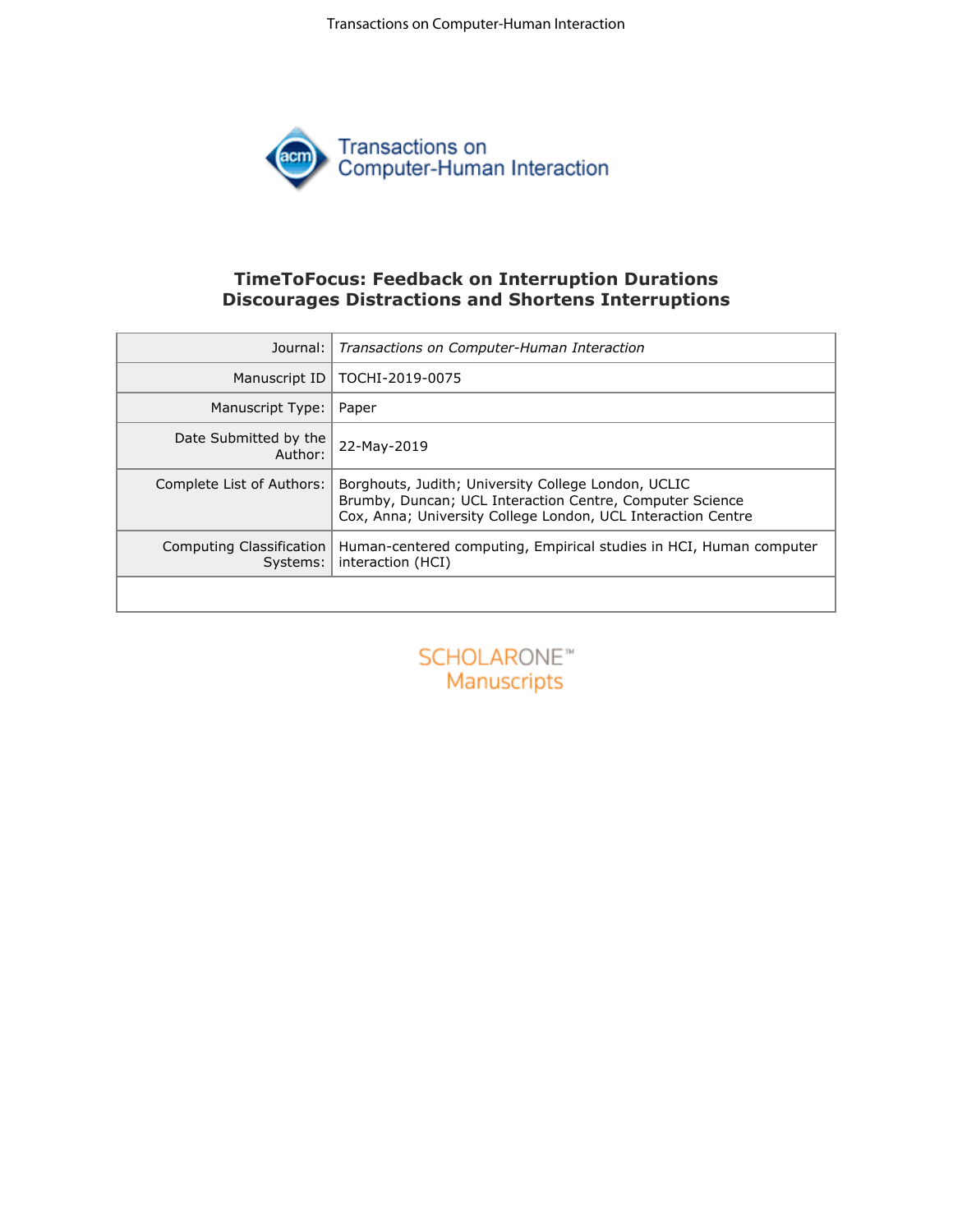**TimeToFocus: Feedback on Interruption Durations** 

#### 123456789 1  $\overline{2}$ 3 4 5 **Discourages Distractions and Shortens Interruptions** 6 7 Judith Borghouts † 8 9 UCL Interaction Centre , University College London, London, United Kingdom, 10 judith.borghouts.14@ucl.ac.uk 11 Duncan P. Brumby 12 13 UCL Interaction Centre , University College London, London, United Kingdom, d.brumby@ucl.ac.uk 14 Anna L. Cox 15 16 UCL Interaction Centre , University College London, London, United Kingdom, anna.cox@ucl.ac.uk 17 18 † Corresponding author. 19 20 21 22 23 24 25 26 27 28 29 30 31 32 33

lve looking up information from different sources. Suct, we investigate whether giving people feedback on helf-interruption behaviour. We conducted a contextual orkplace. Participants were observed to postpone ph task if **ABSTRACT** Many computer tasks involve looking up information from different sources. Such interruptions to a task can be disruptive. In this paper, we investigate whether giving people feedback on how long they are away from their task influences their self-interruption behaviour. We conducted a contextual inquiry on self -interruption behaviour in an office workplace. Participants were observed to postpone physical interruptions until a convenient moment in the task if they were expected to take time. In contrast, observations revealed that digital interruptions were addressed immediately; participants reported these were presumed to be quick to deal with. To increase awareness of time spent on interruptions, we developed TimeToFocus, a notification tool showing people the duration of their interruptions. A field study deployment of TimeToFocus in an office workplace found that feedback on the duration of interruptions made participants reflect on what they were doing during interruptions. They reported that they used this insight to avoid task -irrelevant activities. To confirm whether participants' perceptions of the benefit of the tool could be measured, we conducted an online experiment, where participants had to retrieve information from an email sent to their personal email addresses and enter it into a spreadsheet. Participants who used our tool made shorter interruptions, completed the spreadsheet task faster, and made fewer data entry errors. We conclude that feedback on the length of interruptions can assist users in focusing on their primary task and thus improve productivity.

# **CCS CONCEPTS**

• **Human-centered computing → Empirical studies in HCI** .

## **KEYWORDS**

Interruptions, workplace, notifications, contextual inquiry, field study, online experiment, focus, productivity.

# **1 Introduction**

The fragmented nature of computer work is well -documented: people often work on several different tasks and activities throughout the day and switch between these every few minutes [13] . Though some of these switches are required to progress with work, switching away from a task can be disruptive and reduce productivity: it can slow people down, increase errors and induce stress [29] . In addition, these inte rruptions can trigger people to further self-interrupt their work for other off-task activities [19].

As a result, there now exists a large number of tools that aim to support people in being productive by avoiding digital distractions [25]. A common approach taken in these tools is to block distracting sources, thus removing access to the distracting material completely. Examples include tools such as FocusMe [41] and Freedom [42] which restrict access to Facebook or the internet. An interview study found that this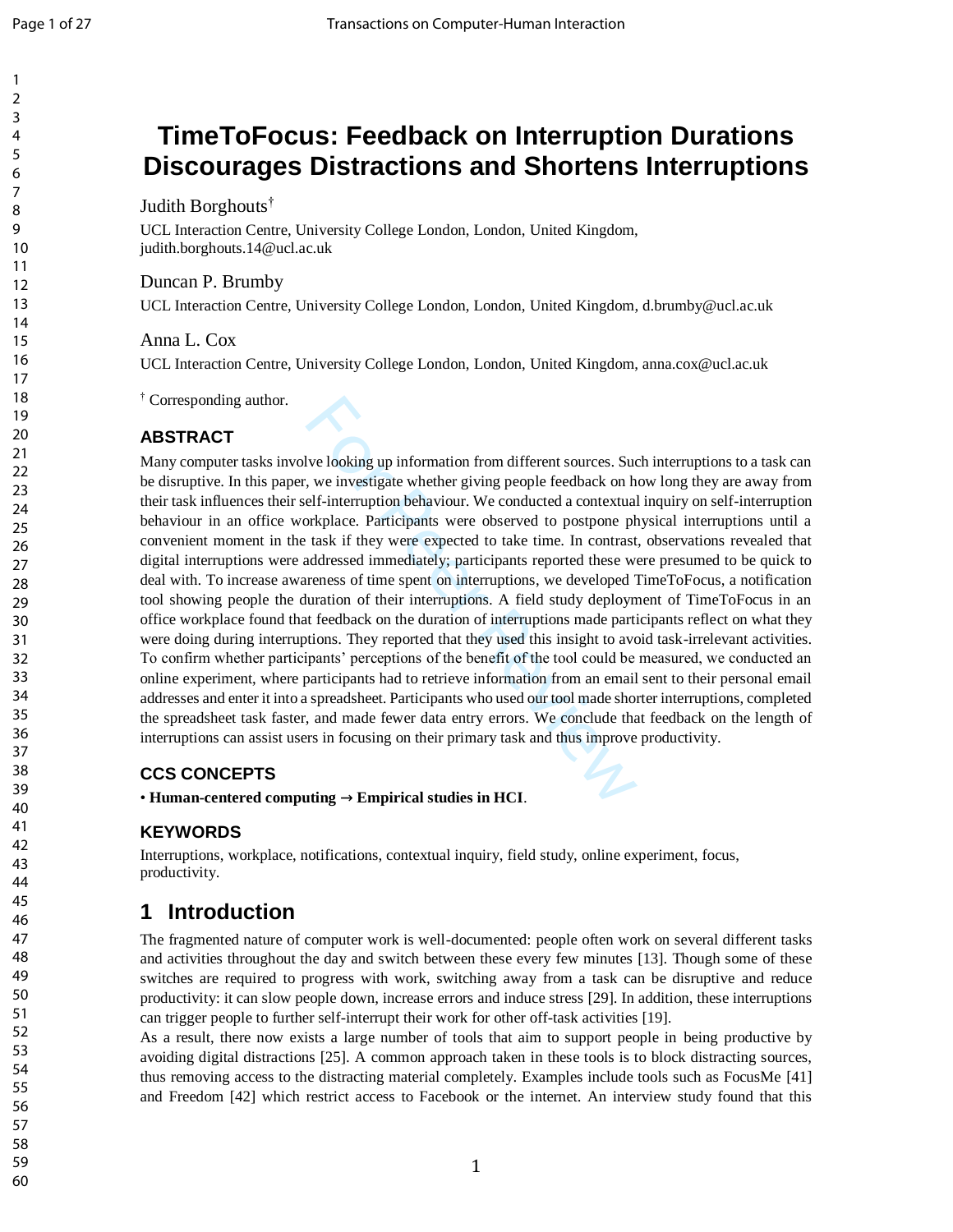restriction is viewed positively by people who find it difficult to self-regulate distractions [22,24,34]. However, many distracting sources such as communication tools cannot be blocked as they are needed for work. Furthermore, a field study found that blocking distractions in the workplace can also cause participants to experience higher stress, as they take fewer breaks [28].

Another common approach taken by productivity tools is to track computer usage with the aim of allowing users to perceive and reflect on their behaviour. Examples include ManicTime [43] and RescueTime [44]. Interviews revealed that it is often not clear to users what to do with reflective data [11,40]. As a result, the effectiveness of these interventions on improving focus is unclear.

Whilst recognising that interruptions can occur as part of a task, it is important to consider how long people interrupt their task. This is because longer interruptions are more disruptive than shorter ones [35], and increase the likelihood that errors are made when the task is resumed [1]. There is some evidence that feedback about people's use of time may help with task focus by reducing the duration and frequency of interruptions. For example, showing people their computer activity during the past 30 minutes reduced time spent in non-work relevant applications for office workers and students [40]. Furthermore, a message encouraging people to stay focused after an interruption reduced the number of switches to unrelated tasks during online crowdsourcing work [14]. These prior studies mostly focused on reducing task-irrelevant interruptions. What remains unknown is whether these results extend to interruptions that are required for work: for instance, many tasks involve interruptions to look up relevant information from different emails and applications.

For Procused after an interruption reduced the number of<br>ing work [14]. These prior studies mostly focused<br>is unknown is whether these results extend to interru<br>asks involve interruptions to look up relevant inform<br>people' In this paper, we look at people's switches to related activities during routine computer-based work. We specifically focus on inquiries, a type of self-interruption triggered by the need to look up task-relevant information [19]. We first conducted a contextual inquiry study (Study 1) with office workers to identify current strategies to manage interruptions. Based on the results of this study, we developed TimeToFocus, a browser notification tool which shows people the duration of their interruptions from work. We consider whether providing time feedback can help people to focus better on the task they are working on, and whether the notification can reduce the duration and number of interruptions. We evaluated the use of the tool with office workers doing data entry work (Study 2), and in an online experimental task (Study 3).

# **2 Background**

# **2.1 Interruptions and Fragmentation of Work**

Computer work frequently gets interrupted: on average, office workers either get interrupted or self-interrupt every three minutes [13]. People switch between tasks, but tasks themselves are also often fragmented: people have to switch between documents and applications to look up information for their task. Some interruptions can be beneficial: for example, getting the right information can have a positive impact on work [19], and short breaks can improve mood and restore energy [30]. However, frequent or longer interruptions can reduce productivity, and both controlled and in-the-wild studies have found a link between fragmented attention and a decrease in work performance [3,8].

An interview study on interruption management strategies found major differences in the level of difficulty for users to manage external versus self-interruptions. Whereas external interruptions may be ignored or deferred, self-interruptions require more self-control, and are experienced as harder to resist and as more distracting [22]. Furthermore, self-interruptions take more time to recover from than external interruptions as they can end up taking much longer than planned. When switching between computer windows, there are numerous opportunities to get distracted and get diverted from the main task. For example, when switching to communication tools, users can get tempted to answer unrelated messages as well [33]. The longer an interruption is, the more disruptive it can be, so it is important to manage time spent on interruptions from a task.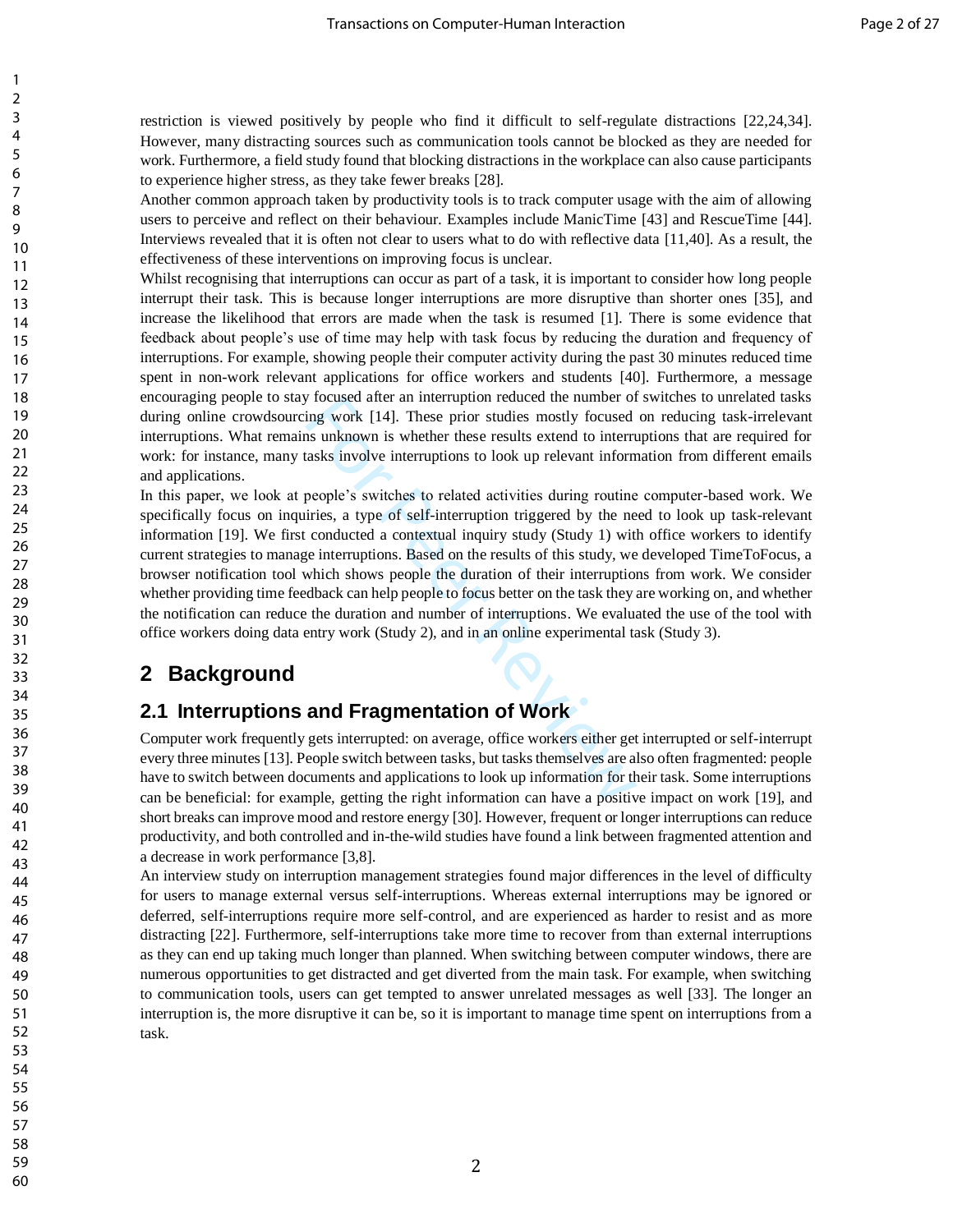## **2.2 Interventions to Improve Focus**

There are a number of approaches to support self -interruption management and improve people's focus. Commercial applications, such as RescueTime [44] and ManicTime [43], provide users with an overview of all their computer activities, to increase awareness of their use of time. Users can view how much time they spend on documents, websites and applications, and during which hours of the day. Little work has evaluated how effective these applications are in improving focus, and interview studies have reported a lack of engagement among users [11,40]. An interview study by Collins et al. [11] on understanding people's use of RescueTime found four barriers to explain people's lack of engagement with the data: the data lacks salience, a lack of context made it difficult to extract work patterns from the data, participants felt it was not a true representation of their actual activities, and they were not sure what actions to take based on the data.

Whittaker et al. [40] interviewed office workers and students to establish user requirements for a time awareness application, and found users were primarily interested in their current activities rather than long term behaviour. Therefore, they developed and evaluated an application which presented users with a visualisation of the last 30 minutes of computer activity. The application reduced the time spent in email, browsing and social media, but it did not increase time spent on work and it was unclear whether it improved people's productivity. Whittaker et al. speculated that participants may already have limits on the amount of time they are prepared to spend on work, but are more flexible with the amount of time they spend on other online activities.

, but it did not increase time spent on work and it was it taker et al. speculated that participants may already b pend on work, but are more flexible with the amount ch as Freedom and FocusMe limit access to specific thio Other commercial tools such as Freedom and FocusMe limit access to specific sources. Kim, Cho and Lee [22] developed an intervention that allowed people to block applications and websites that they considered distracting, across devices for a fixed period. The blocking feature was viewed positively by participants who found it difficult to mitigate self -interruptions themselves. However, many distracting sources, such as web browsers and instant messaging applications, cannot be blocked during work because these need to be accessed for the current work task. To investigate how appropriate a blocking approach would be in the workplace, Mark et al. [28] conducted a field study with office workers using blocking software for one week. Participants installed software that allowed them to disable websites, and were asked to block any websites they considered distracting and nonessential to work. Several participants disliked the feeling that the software was controlling them, and rather wanted to *learn* how to gain control themselves over their work and interruptions. In line with this finding, Lyngs et al. [26] argue for supporting people to develop their own regulation strategies. They evaluated 367 apps and browser extensions that aim to support digital self -control, and found that blocking distractions or removing features were the most common approaches. Instead of preventing undesired behaviour from being triggered , Lyngs et al. identified that focusing on learning desired behaviour could be a powerful mechanism, which is largely underexplored by the reviewed self -control tools. Other interventions suggest giving participants information during a specific task may help focus. Gould, Cox and Brumby [14] looked at people's switches to unrelated activities during an online data entry task. They found that an intervention that encouraged people to stay focused after they had self-interrupted reduced the number of switches to unrelated tasks.

While previous studies have focused on developing tools to manage task -irrelevant interruptions, little work has considered task -relevant interruptions, which are needed to progress with work and are thus difficult to avoid. For instance, many computer tasks require the user to switch between different documents, applications and computer windows. An office worker might be inputting financial information in a spreadsheet, and has to open up email to look up a relevant account number. In this scenario it can be difficult to maintain focus: people can get distracted by the need to respond to an urgent but unrelated message instead. In this paper we therefore focus on the following research question: how can people be supported in maintaining focus on work while dealing with these distracting but necessary work interruptions?

# **2.3 Overview of Studies**

In this paper, we present three studies to explore how people can be supported in self-regulating task-required interruptions. We look at interruptions during routine data entry work, which is a common task among computer workers: information workers spend approximately 20% of their time on rote work [31]. In Study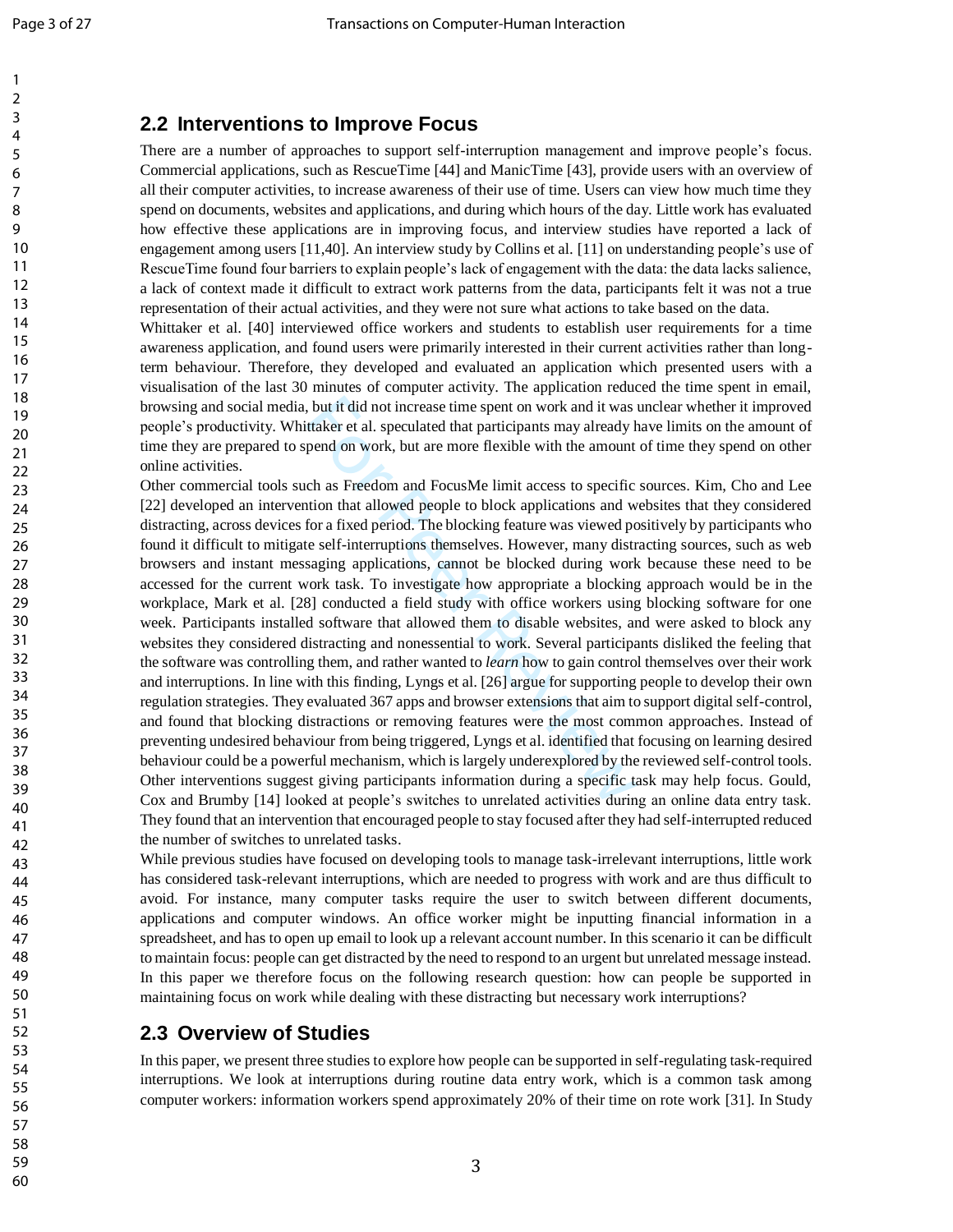1 we conducted a contextual inquiry to identify current interruption management strategies of office workers doing routine data entry work. Based on the findings from Study 1, we developed a browser notification tool, called TimeToFocus, that shows users how much time they spend when switching away from a task. We evaluated TimeToFocus in two settings. The aim of Study 2 was to provide a naturalistic evaluation of TimeToFocus by understanding how users would use the time information to adapt behaviour in their actual everyday work. The notification was implemented as a browser extension and deployed among nine office workers to use during data entry work. Participants could select a task they wanted to focus on. They would then receive a notification on the average switching time upon every switch away from this task. After a week of using the tool, semi-structured interviews were conducted with participants to discuss their experience of using the extension. We discuss how participants reported the use of TimeToFocus to reflect on their behaviour.

To measure the impact of TimeToFocus on interruption behaviour, in Study 3 an online experiment was conducted, of which the experimental task was framed around the type of work carried out by office workers from Study 1 and 2. Participants in Study 3 had to complete an online form by entering numeric codes. These codes had to be retrieved from a message that was sent to the participant's personal email. Participants who used TimeToFocus received notifications indicating how much time they spent away from the online form when switching to their email. The aim of Study 3 was to investigate whether the notification could reduce the duration and number of switches, and whether this then led to measurable improvements in task performance. We hypothesised that the experimental group, who received a notification, would make shorter switches than a control group, who did not receive information on how much time they spent when switching away from the primary task.

rom a message that was sent to the participant s person<br>d notifications indicating how much time they spent<br>aail. The aim of Study 3 was to investigate whether tl<br>of switches, and whether this then led to measur-<br>ised that This work contributes to understanding how users can be supported to manage task-required interruptions and improve task focus. Contrary to the idea that focus can be improved by blocking distracting sources, our work shows that interruptions to distracting sources are part of the activity and are difficult to avoid. This finding has implications for the design of any tools aiming to manage work-related interruptions as well as other distractions. Our paper demonstrates how making people aware of the time spent on interruptions helps people reflect on what they were doing during an interruption, and reduce the duration of interruptions. These shorter interruptions can make people more productive by helping them to complete their work faster and more accurately.

# **3 Study 1: contextual inquiry**

We carried out a contextual inquiry study [16] with nine office workers, a user group that often deals with interruptions and distractions [28] which can slow down work and increase errors [29]. Participants worked at four different financial administration offices based at two public universities, an environment where workers often have to interrupt their work to collect information from both digital and paper artefacts [5]. Workers in these offices deal with a lot of financial data that has to be collected from various sources and manually processed. It is important that these data items are entered accurately, but there is also time pressure to finish work on time. As a prevalent data entry task that all participants were involved in was processing expense claims, we focused on observing this task.

## **3.1 Method**

### **3.1.1 Participants**

Nine participants (five male) took part in the study. Ages ranged from 27 to 52 ( $M = 36$ , SD = 9); three participants wished not to disclose their age. Participants identified themselves as payroll officer, payroll and pensions' assistant, accounts assistant, research manager, and financial administrator. Their experience in their current role ranged from one to 20 years. Participants were recruited through a combination of convenience and snowball sampling. They were invited to participate via emails sent to opt-in mailing lists of Finance departments, and emails forwarded by contact persons and people who had already participated.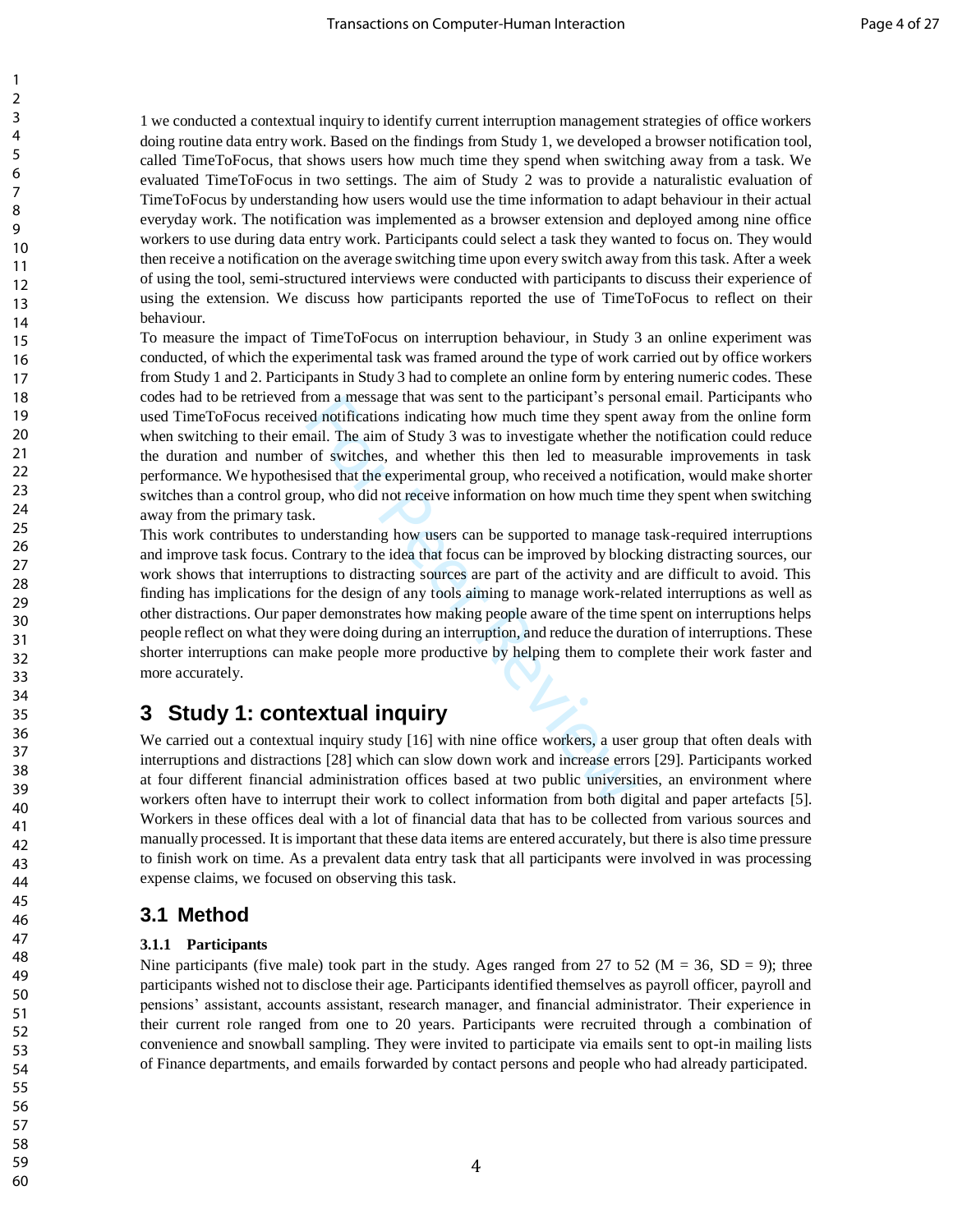## **3.1.2 Procedure**

A single session with a participant lasted approximately 2 to 2.5 hours, and participants were reimbursed £15 for their participation. All sessions were audio and video recorded. A session followed the following four stages:

- 1. *Interview*. Participants were briefed about the study and asked questions about the type of tasks they are involved in, the type of information sources they used, and the coping strategies to manage switching between these sources. The aim of this interview was to make the participant feel comfortable and become familiar with the study and researcher, and for the researcher to get an understanding of the participant's work and job role.
- 2. *Think -aloud*. In this part, the participant demonstrated processing an expense claim while thinking out loud. The participant was asked to elaborate if something interesting or unusual happened, or if the participant fell quiet.
- 3. *Observation*. After demonstrating the task out loud, the participant continued to process expense claims as he/she would normally without explaining what he/she was doing, while the researcher observed and took notes.
- 4. *Summary*. The session ended with a short interview and debriefing session. The researcher summarised findings and confirmed with the participant if these assumptions were correct. If some parts of the observation needed clarification, segments of the video recording were played back to the participant, and he/she was asked to explain what was happening during these moments.

### **3.1.3 Data Analysis**

is ended with a short interview and debriefing session.<br>
Ed with the participant if these assumptions were contrification, segments of the video recording were pla<br>
to explain what was happening during these moments<br>
E tra The audio recordings were transcribed verbatim, and handwritten notes taken during the think -aloud and observation stages were typed out. Snippets from transcripts and notes were categorised based on whether they related to the physical environment, the task sequence, the cultural work environment, work artefacts or the information flow [16]. Common types of task strategies and self-interruption strategies were grouped together and coded. Any occurrence where a user collected information for a task was considered a self interruption strategy, as it involved temporarily leaving the main task interface to collect information. There was no pre -existing coding scheme, and codes were created based on what emerged from reading over the transcripts and notes. Video recordings were played back and used to iterate and refine the codes. Additional notes were made if anything new was observed by watching these recordings.

# **3.2 Findings**

We made 135 observations of expense claims being processed, and identified 32 different interruption strategies to collect information. These strategies were grouped into three high -level categories: *Prepare* strategies involved collecting information before starting a data entry task, *Interrupt* strategies happened when people interrupted a data entry task to collect information, and *Postpone* strategies occurred when participants were aware they needed information, but deferred collecting it.

The interviews and observations revealed that participants maintained different interruption strategies for switching to digital versus physical information sources. To investigate these differences further, we compared observations of consulting digital information sources against observations of consulting physical information sources. The 135 observations were manually categorised for 9 participants. An observation was first coded to indicate whether it exhibited a Prepare, Interrupt, or Postpone strategy. An observation was then categorised to indicate whether it was an observation of switching to a physical or digital source. [Figure 1](#page-6-0) shows the number of observations that participants, on average, used a *Prepare*, *Interrupt*, or *Postpone* strategy for physical and digital sources during our observations.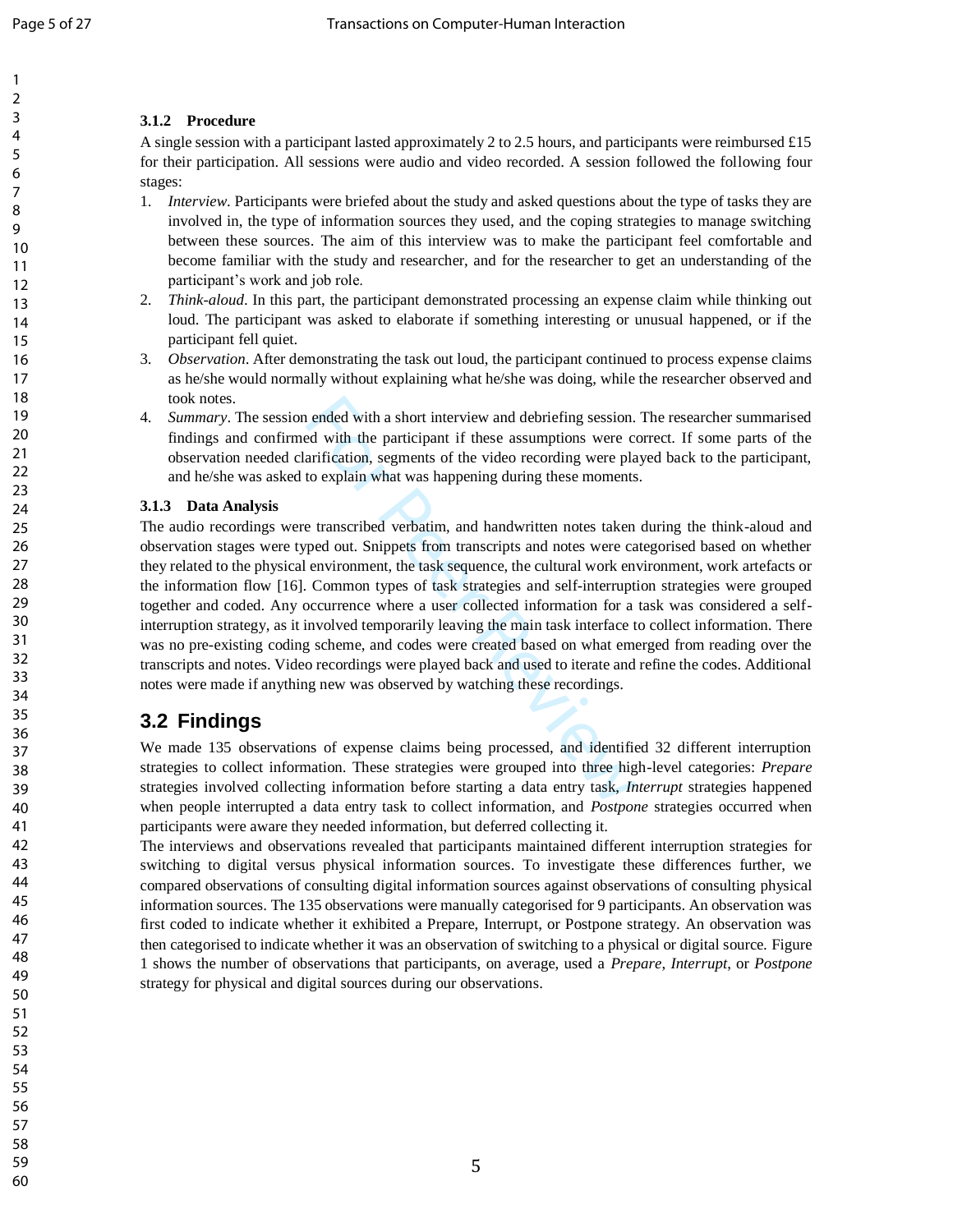### Number of observations by source and strategy type



**Figure 1. Bar chart showing the number of times that participants, on average, used a Prepare, Interrupt, and Postpone strategy for physical and digital information sources. In total, 135 observations were made and categorised for 9 participants. The most common strategy to collect information from physical sources was to prepare information before starting a data entry task. The most common strategy to collect information from digital sources was to interrupt and switch to the source during a data entry task.**

[Figure 1](#page-6-0) reveals that strategies to collect information from physical sources were primarily grouped in either the *Prepare* or *Postpone* category, but barely in the *Interrupt* category. This means that most physical sources were prepared beforehand, or participants postponed collecting them. On the other hand, strategies to collect information from digital sources were predominantly grouped in the *Interrupt* category. This indicates that participants most often interrupted a data entry task when collecting information from digital sources.

<span id="page-6-0"></span>ng the number of times that participants, on average, use<br>hysical and digital information sources. In total, 135 obs<br>nnts. The most common strategy to collect information fi<br>e starting a data entry task. The most common st [Table 1](#page-7-0) and 2 provide an overview of all strategies identified in the study<sup>1</sup>. The three columns of the tables indicate the high-level categories. Each column is filled with the observed strategies we grouped under this high-level category, and numbers in parentheses indicate for which participants we observed this behaviour. These examples are further split into rows, to indicate for which particular information source this behaviour was observed. For example, in the top row of Table 1 it can be seen that participants P1-P9 *Prepared* (column) collecting a *Paper claim form* (row) by *Placing it on their desk* (top-left cell). Each row indicates a different information source: Table 1 includes the physical sources, and Table 2 includes the digital sources. We next provide more detailed examples of some of the strategies, first for physical sources and then for digital sources.

 

 $\overline{a}$ 

The data is available to download as a csv file at https://osf.io/u2hy9/.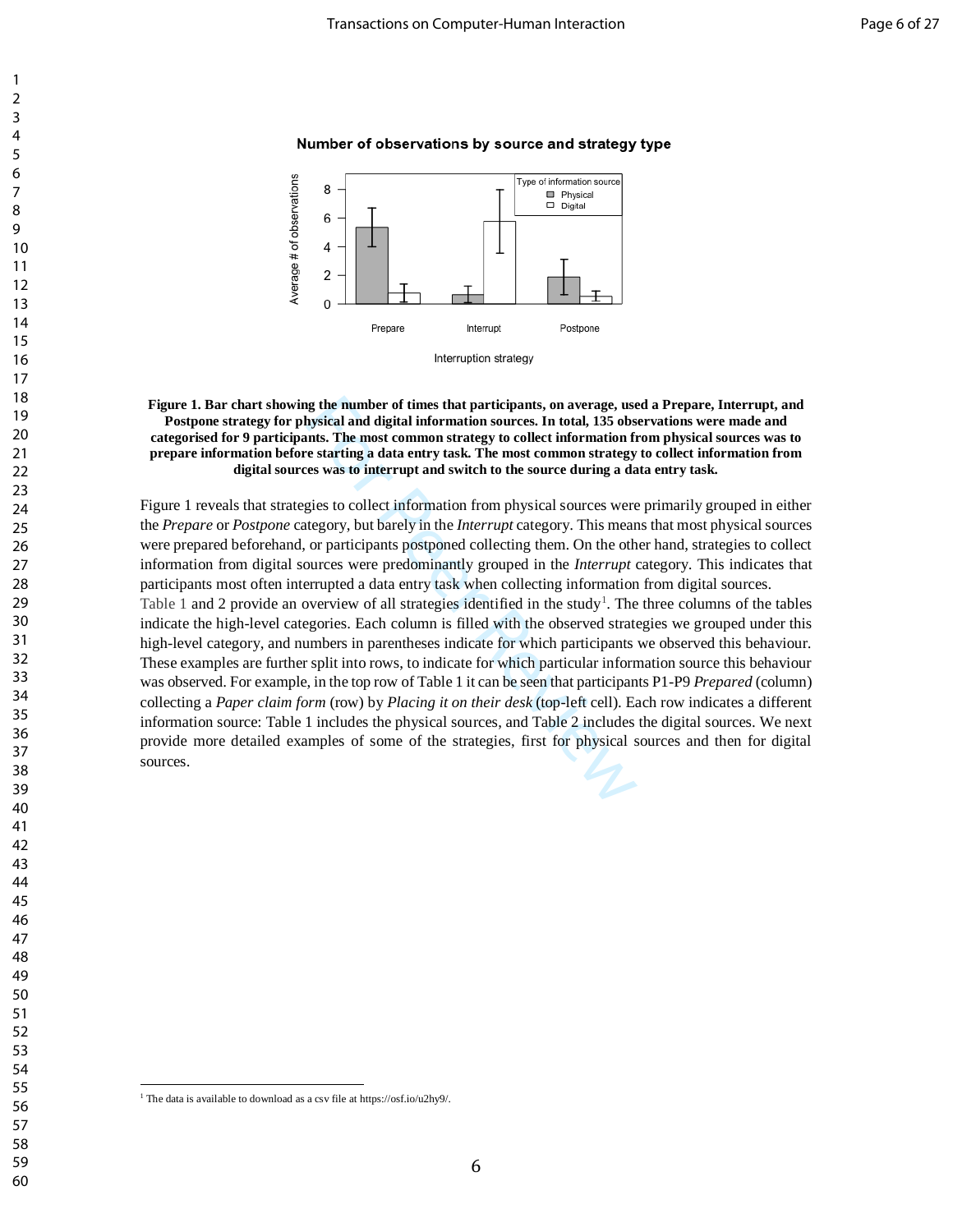<span id="page-7-0"></span>**Table 1. Overview of observed strategies to collect information for physical information sources. The columns indicate the three high -level categories Prepare, Interrupt and Postpone. Each column is filled with examples of observed behaviour that we categorised under this high -level category. Numbers in parentheses indicate for which participants this behaviour was observed. The rows indicate for which particular information source this behaviour was observed.**

| Information source                                  | Prepare                                                                                                                                                                                                                                                                 | Interrupt                                                           | Postpone                                                                                                                                              |
|-----------------------------------------------------|-------------------------------------------------------------------------------------------------------------------------------------------------------------------------------------------------------------------------------------------------------------------------|---------------------------------------------------------------------|-------------------------------------------------------------------------------------------------------------------------------------------------------|
|                                                     |                                                                                                                                                                                                                                                                         |                                                                     |                                                                                                                                                       |
| Paper claim form<br>(9 participants)                | Place on desk (P1,<br>P <sub>2</sub> , P <sub>3</sub> , P <sub>4</sub> , P <sub>5</sub> ,<br>P6, P7, P8, P9);<br>correct (P7);<br>check against<br>other sources for<br>reliability (P1, P2,<br>P6, P7); interpret<br>$(P3, P4)$ ; process<br>acceptable errors<br>(P9) |                                                                     | Send request back<br>to claimant (P4,<br>P9); email<br>claimant (P5, P9);<br>delegate to<br>colleague (P1,<br>P9); place note on<br>pile on desk (P2) |
| Paper receipt (9<br>participants)                   | Place on desk (P1,<br>P <sub>2</sub> , P <sub>3</sub> , P <sub>4</sub> , P <sub>5</sub> , P <sub>6</sub> ,<br>P7, P8, P9);<br>photocopy (P4, P5,<br>P6); check against<br>other sources for<br>reliability (P1);<br>interpret (P6);<br>annotate $(P2)$                  |                                                                     | Email claimant<br>(P2); place note on<br>pile on desk (P2);<br>place in drawer<br>(P5)                                                                |
| Calculator (6                                       | Place on desk (P2,                                                                                                                                                                                                                                                      | Retrieve from drawer                                                |                                                                                                                                                       |
| participants)<br>Colleague (4<br>participants)      | P3, P4, P5)                                                                                                                                                                                                                                                             | (P1, P6)<br>Ask colleague (P1,<br>P <sub>4</sub> , P <sub>9</sub> ) | Email/write note<br>to colleague (P4,<br>P5); delegate to<br>colleague (P1)                                                                           |
| Written instructions<br>(4 participants)            | Place on desk (P3,<br>P4, P6); interpret (P3,<br>P4, P6); check<br>against other sources<br>for reliability (P3,<br>P <sub>6</sub> )                                                                                                                                    |                                                                     | Email claimant<br>$(P5, P6)$ ; place in<br>drawer (P5)                                                                                                |
| Paper personal file (2)<br>participants)            | Retrieve from shared<br>cabinet (P1, P2)                                                                                                                                                                                                                                |                                                                     | Retrieve from<br>shared cabinet<br>(P2)                                                                                                               |
| Created paper<br>cognitive aids (2<br>participants) | Tape next to desk<br>(P7)                                                                                                                                                                                                                                               | Retrieve from drawer<br>(P6)                                        |                                                                                                                                                       |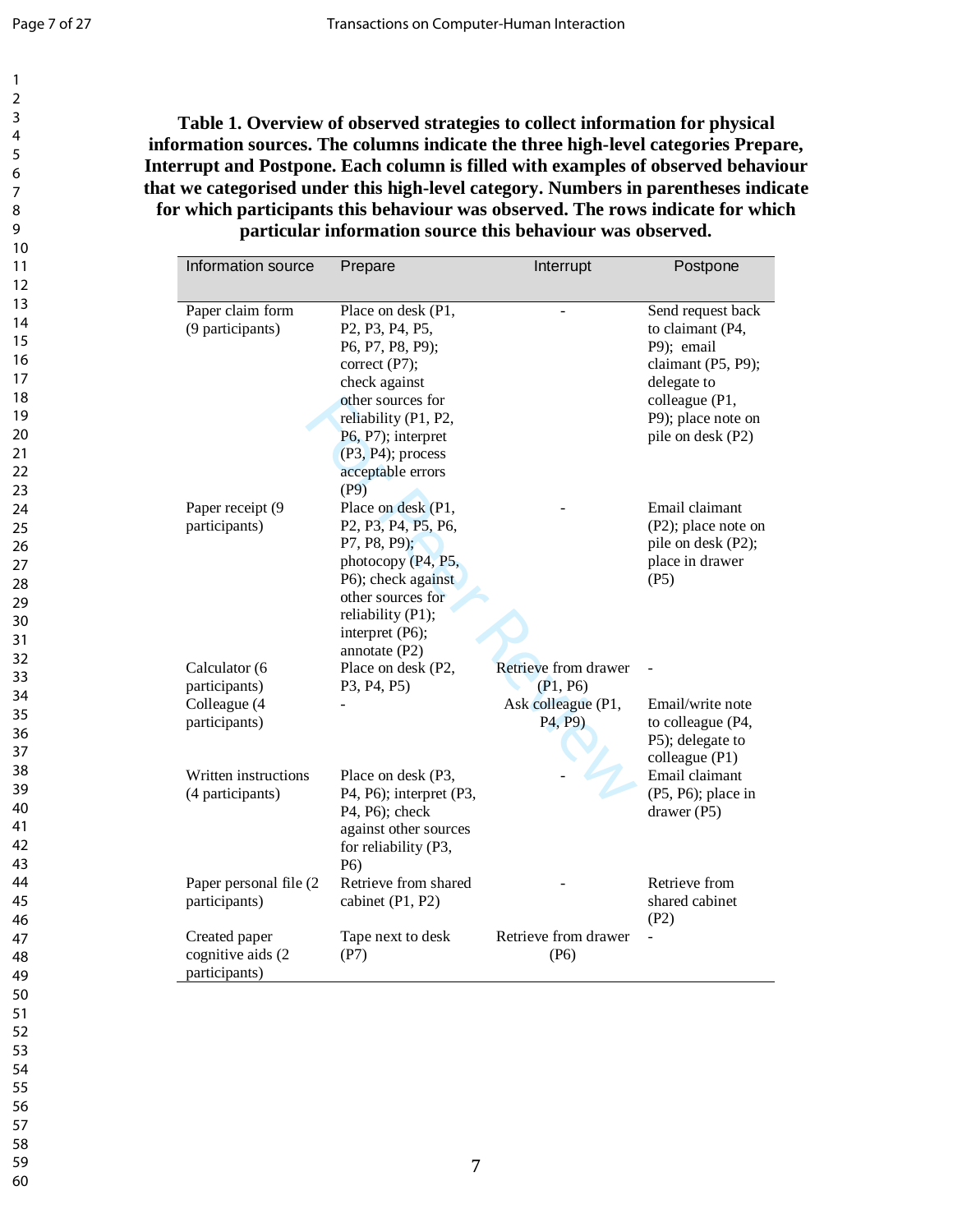## **Table 2. Overview of observed strategies to collect information for digital information sources. Each column is filled with examples of observed behaviour that we categorised under this high-level category. Numbers in parentheses indicate for which participants this behaviour was observed. The rows indicate for which particular information source this behaviour was observed.**

| Information source                                    | Prepare                                                                                                 | Interrupt                                                                                                                                                                                                                   | Postpone                                                           |
|-------------------------------------------------------|---------------------------------------------------------------------------------------------------------|-----------------------------------------------------------------------------------------------------------------------------------------------------------------------------------------------------------------------------|--------------------------------------------------------------------|
| Search engine (9<br>participants)                     |                                                                                                         | Look up information<br>when needed (P1, P2,<br>P3, P4, P5, P6, P7,<br>P8, P9)                                                                                                                                               | Stop task after not<br>having found<br>information (P4,<br>P5, P7) |
| Spreadsheet (9<br>participants)                       | Print out document<br>$(P6, P7)$ ; create own<br>document (P5, P6);<br>display on second<br>screen (P4) | Open document when<br>needed (P1, P2, P3,<br>P4, P8); browse (P1,<br>P2, P4); use search<br>option (P3); create<br>own document (P3);<br>memorise<br>information (P3, P4);<br>interleave between<br>expenses $(P4, P7, P9)$ |                                                                    |
| Currency converter<br>application                     |                                                                                                         | Convert foreign<br>currency (P2, P3, P4,<br>P5, P6, P7)                                                                                                                                                                     |                                                                    |
| Email inbox (6<br>participants)                       | Open email on<br>computer (P3, P6);<br>print out email and<br>attachments (P3)                          | Look up information<br>when needed (P1, P2,<br>P <sub>4</sub> , P <sub>5</sub> ); use search<br>option (P1, P4);<br>browse (P1); attend<br>to notifications (P3,<br>P4); read non-<br>relevant emails (P1)                  |                                                                    |
| Intranet (5<br>participants)                          | Create own document<br>(P4)                                                                             | Look up information<br>when needed (P2, P4,<br>P5, P6, P7)                                                                                                                                                                  |                                                                    |
| Other external<br>websites (2)<br>participants)       |                                                                                                         | Look up information<br>when needed (P4, P6)                                                                                                                                                                                 |                                                                    |
| Created digital<br>cognitive aids (2<br>participants) |                                                                                                         | Look up information<br>when needed (P4, P5)                                                                                                                                                                                 |                                                                    |
| PDF document (1<br>participant)                       |                                                                                                         | Look up information<br>when needed (P2);<br>browse (P2); check<br>against other sources<br>for reliability (P2)                                                                                                             | Stop task after not<br>having found<br>information (P2)            |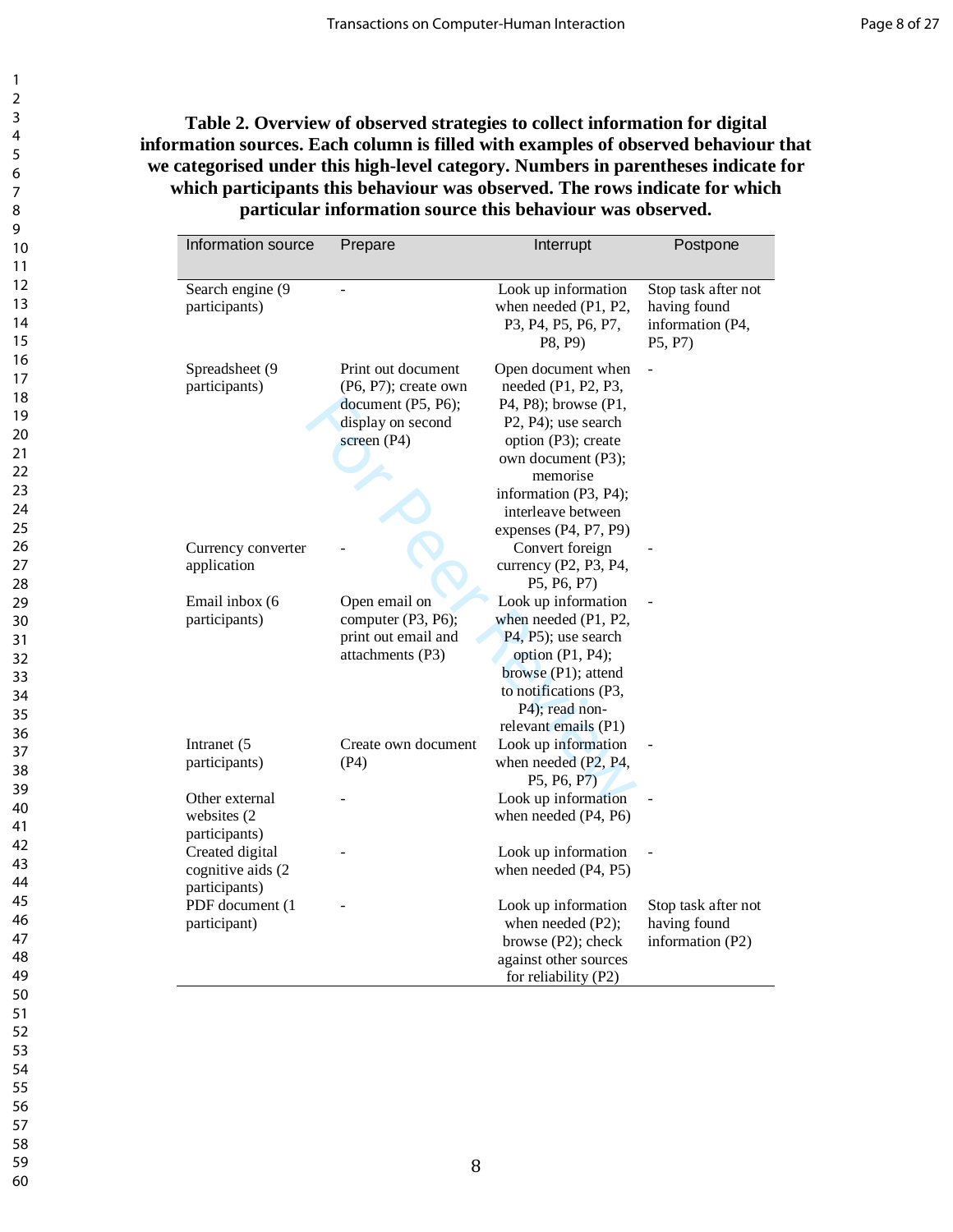## **3.2.1 Paper information sources**

All participants were aware of the disruptiveness of interruptions, and the importance to focus on their data entry work. To give an example, one participant said during the interview: *'Expenses claims, (…) they do*  require high detail to attention. So I like to make sure that's done before I do anything else.' (P3 - interview). As a result of the disruptiveness of interruptions, participants reported that they tried to avoid switching to unrelated tasks, and prepared most paper information sources before starting data entry work. As can be seen in the Prepare column of Table 1, participants prepared sources such as claim forms, receipts, calculators and written instructions by placing them on their desk (P1-P9), personal files were retrieved from cabinets and drawers (P1, P2), or paper sheets were already taped on walls (P7). Participants inspected these sources, and sometimes retrieved additional information sources to check the reliability, *'especially with foreign receipts, you don't really know (…) what they are.*' (P6).

A common observation was that people often discovered that they needed additional information partway through working on a data entry task. If information was nearby, for example, if it was placed in a drawer (P6) or if it could be easily handed over by a colleague (P1, P4, P9), participants interrupted their data entry task and retrieved it straight away.

It away.<br>
ilable and the information was situated further away,<br>
information, and try and complete other parts of the m<br>
ess with the task until the required information had bee<br>
opple switched to working on a different t If colleagues were not available and the information was situated further away, participants were observed to postpone looking for the information, and try and complete other parts of the main task first. In some cases, it was not possible to progress with the task until the required information had been found. This often stopped the task altogether, and people switched to working on a different task instead. As shown in the Postpone column of Table 1, strategies to postpone collecting information included sending the claim request back to the claimant (P4, P9), sending an email to the claimant (P2), and writing a note to a colleague who could provide the information (P4, P5). For example, *'I'm going to put this to one side. And come back to it. (…)*  What I do is just make a post-it note [writes post-it note], and just put it here [places it on a pile in left-hand *corner of desk, and goes to new claim].'* (P2, think -aloud).

In our observations, we coded the behaviour to send an email as a 'Postpone' strategy. Participants were observed completing the rest of the task as far as possible before writing an email to get additional information. If it was not possible to continue the task without the information, they were observed stopping a task before completing it, and starting a task. We observed participants making a reminder to return to the task at a later moment, for example by placing the expense claim on a dedicated space on their desk.

### **3.2.2 Digital information sources**

Participants tried to prepare some digital information sources beforehand as well, as illustrated at the bottom of the Prepare column of Table 2. For example, participants prepared spreadsheets by printing them out (P6, P7), displaying them on a second screen (P4), and opened a relevant email on their computer (P3, P6) in advance of starting a data entry task.

As before, people often discovered that they needed additional information partway through working on a data entry task. However, when additional information was needed from a digital information source, rather than postpone looking it up, participants were far more likely to interrupt the task and retrieve it immediately. This can be seen by looking at the bottom rows of Table 2 and comparing the Interrupt and the Postpone column: most of the strategies for digital sources are grouped under the Interrupt column, while the Postpone column is mostly empty.

Participants explained they tried to retrieve it immediately because they assumed that digital sources were easy to access and retrieving these involved little time away from the task. However, during the think-aloud sessions, as well as when discussing past incidents during the interview, it was revealed that interruptions to look up digital information could take far longer than intended, as illustrated by the following quote from P4: *"I go and make sure I've got the codes and stuff, ready to go. (…) I get halfway through and it goes, Oh, I*  don't know what that is. And I have to look it up. Then I'll get logged out, because it will take me longer than *5 minutes to do so."* (P4, think -aloud).

Our observations identified three main reasons for participants incurring unexpected time costs, which were corroborated by participants discussing past incidents during interviews. First, participants were observed

9

55 56

54

57 58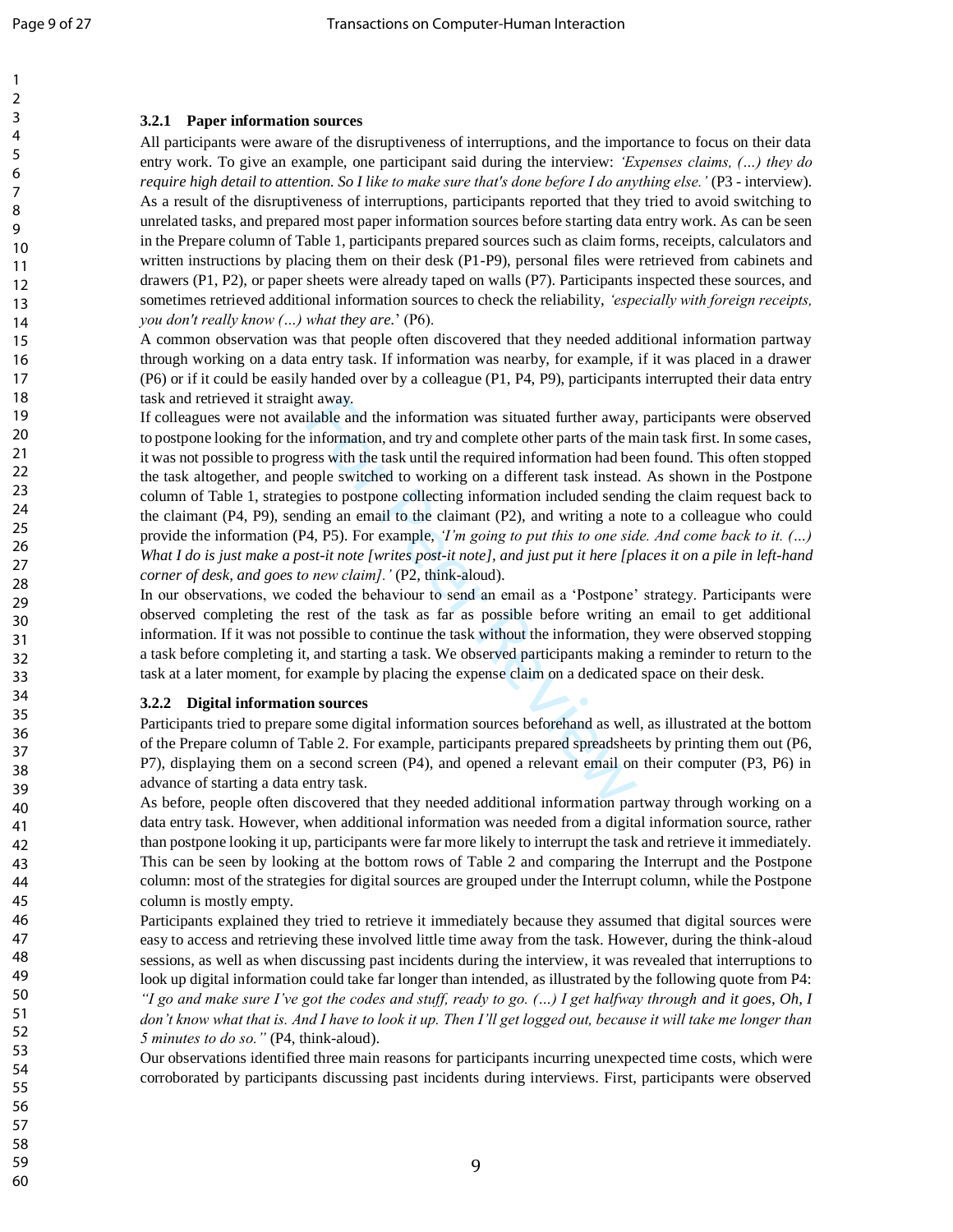going in and out of several documents to find what they were looking for (P1-P9), and sometimes could not find what they were looking for at all (P2, P4-P7).

Second, participants had to search through large documents with irrelevant information (e.g. spreadsheet tables with 1,000 rows and 20 columns). For example, for each expense claim, a project code had to be entered to specify for which research project the expense was made. Participants had to find this code from a large spreadsheet that contained all codes used within the organisation. During observations, participants used the search option, but also regularly did not know what specific terms to look for, and ended up scanning through the document (P2, P4, P5, P8).

Third, the irrelevant information provided potential distractions and participants were observed being diverted, for instance when they had to find information in email. Email was used by participants both as a communication tool and information source. In its role as communication tool, participants tried to ignore it during data entry work, as it was considered distracting (P1, P2, P4-P6). However, they often needed to access it to find information relevant to their work. During the think-aloud part, P1 tried to find a relevant email and opened several emails to see if it had the information he was looking for. After opening one email, he quickly knew it was not relevant but continued to read it anyway, as it reminded him of something else he had to do later on the day.

relevant but continued to read it anyway, as it remind<br>had at least two negative consequences. First, the die,<br>e, which forced participants to restart the task from the<br>eone  $(\ldots)$  or something distracts you, and by the t These digital interruptions had at least two negative consequences. First, the data entry system logged out after a period of inactive use, which forced participants to restart the task from the beginning: *'You'd sit down to do something, and someone (…) or something distracts you, and by the time you go back, the system's frozen and locked you out.'* (P4 - interview). Five participants reported they had experienced these logouts in the past (P4-P8), and in most cases their information was lost. Participants said the added cost of logouts kept them focused on the data entry task, and they were less likely to attend to external interruptions or switch to other, unrelated tasks. Observations however showed that each participant did interrupt their data entry and switched computer windows to look up digital information, without saving their data. Two participants were observed being logged out during the sessions (P6, P8). It was not clear to participants how long the system would wait before logging them out, or how long it would take to look up information, making it difficult to plan for these logouts: *'It doesn't time out, that's why I call it a crash out. We tend to lose various amounts of information.'* (P8, think-aloud).

A second negative consequence was that participants switched back to the wrong window, or entered the wrong information: '*If you, by mistake, left that menu, and went into another linking menu that comes up with somebody else's payroll number, you would never know that you're inputting somebody else's calculation into another record. You have to be so careful.*' (P9, think-aloud).

Though most participants had access to two screens (P3-P9) to potentially reduce window switching and mitigate its negative consequences, all window switches during data entry work happened on the same screen. Digital information was only displayed on a second screen if it was prepared beforehand and needed for a longer period of time: '*If it was a credit card claim, (…), I would have the list of credit card expenditure on one screen, and then the claim on the other. But then I'd also have another tab where I can look up codes.'*  (P4, think-aloud).

## **3.3 Discussion**

The aim of Study 1 was to investigate how people self-interrupt to access information sources for data entry work. Our results show that while people avoid task-unrelated interruptions and try to organise their data entry work so they can complete it uninterrupted, they regularly self-interrupt during the task to switch to digital information. Participants explained this behaviour by saying they expected these switches to be short, but the think-aloud sessions and the interviews revealed that interruptions often took far longer than people intended, which suggests there is a lack of awareness of time spent on digital interruptions. We first discuss possible reasons for people's behaviour, and then discuss design implications for developing a tool to manage these digital interruptions.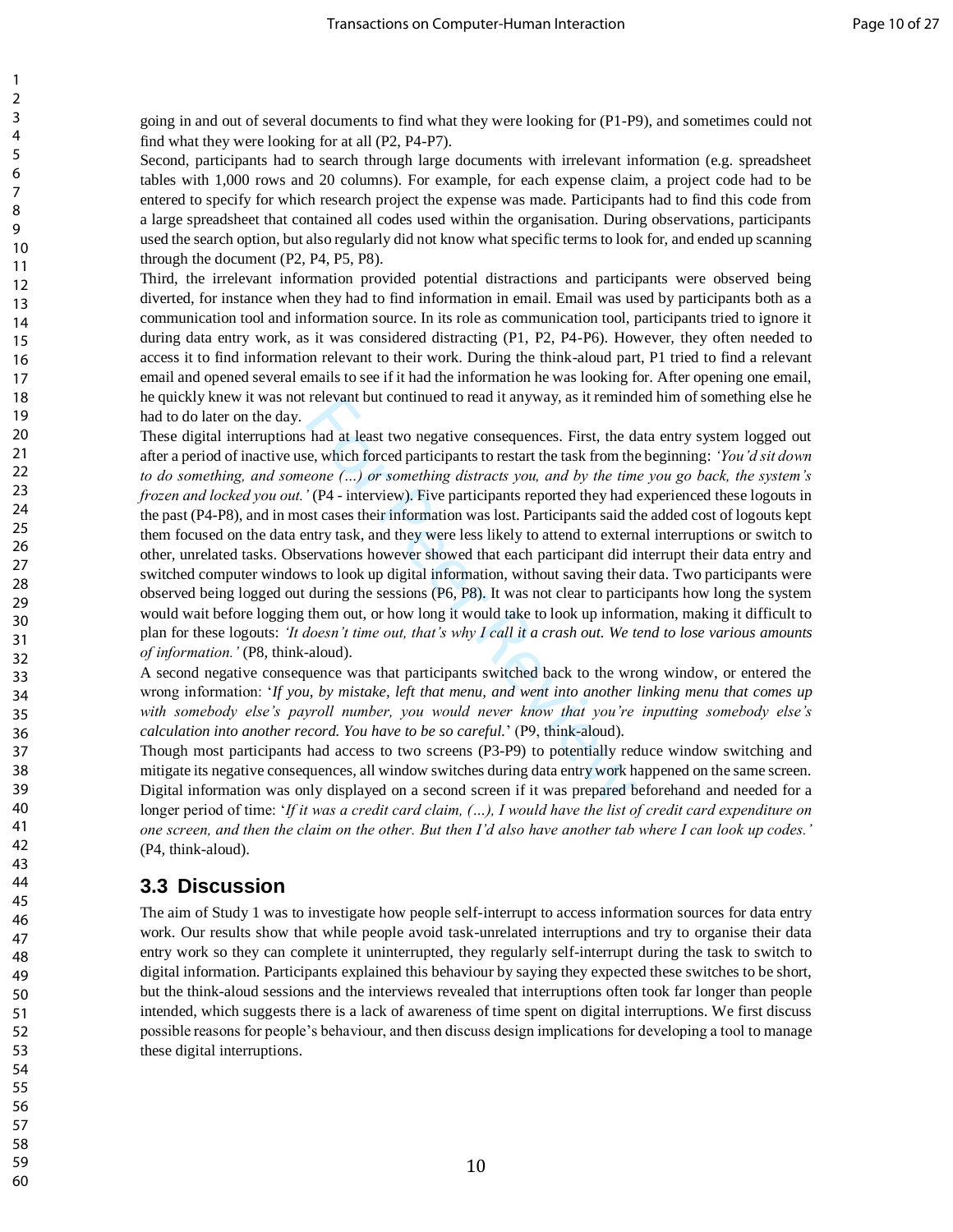### **3.3.1 Paper versus digital interruptions**

Our first finding is that participants either carefully prepared paper information sources before starting a task or postponed retrieving it but regularly interrupted themselves during the task to switch to other computer windows and find additional digital information. One possible reason for this difference in behaviour is that these switches were not experienced as 'interruptions' from the activity, but rather just another part of the *same* activity. Participants stayed on the same monitor screen when switching windows, and explained they only used a second screen for different tasks. Though participants were observed switching between computer windows to find task information, interviews revealed that they do deliberately try to minimise interruptions to unrelated tasks as data entry work requires focused attention. While this may at first seem like a contradictory finding, it is important because it provides a nuanced understanding of how people think about this type of digital interruption.

A second reason for the different management of paper versus digital interruptions is that participants had a hard time estimating the time needed for digital interruptions correctly. Prior work has shown that when participants have to choose between completing tasks with a physical or a mental effort, they choose the task that they subjectively assess as being shorter to complete, even if the objective task duration of that task is longer [37]. Potentially participants experienced the physical effort of getting up to get a paper document as more effortful or disruptive to the task, compared to the time cost of switching digital windows on the computer.

It was not always possible to prepare information, as participants did not always know they needed information until they had started a task. However, when participants realised during a task that information was needed from physical sources, they tended to postpone it. In contrast, if additional information was needed from a digital source, participants were far more likely to interrupt their task.

Window switching behaviour is consistent with previous research that has shown people switch between application windows when working on a computer every few minutes [13]. Study 1 extends these findings by making a distinction between the types of windows people switch to. Our findings suggest that even when people in this context are fairly good at reducing switches to irrelevant windows, they switch immediately to windows needed to locate information for the current task.

### **3.3.2 Time spent on an interruption**

so as being shorter to complete, even if the objective<br>tricipants experienced the physical effort of getting up<br>we to the task, compared to the time cost of switchi<br>le to prepare information, as participants did not<br>starte Another possible reason for the different treatment of paper and digital sources is the time involved in retrieving them. Participants predominantly prepared or postponed physical sources, but we observed some instances where they interrupted their work to locate information necessary to complete the task. In these cases, the information was nearby in the physical environment and retrieved rather quickly. Our findings suggest that people's decisions regarding whether or not to self-interrupt a task are influenced by the expected time involved in locating the information.

### **3.3.3 Distracted by other information**

As described above, digital interruptions often took far longer to find than intended, as people had to spend effort finding what they needed and were distracted by other, task -irrelevant, information. A likely reason for this outcome was that people needed to access digital sources which are likely to be distracting, such as email. Arguably, participants were largely unaware of the time spent on these digital interruptions, as they adopted deferral strategies for non -digital interruptions when they perceived that they would take excessive amounts of time. This finding is important as it suggests that, even if an interruption is motivated by the goal to locate specific information and then return to the task, people can still get distracted by surrounding information. These distractions may make it difficult for people to be aware of the time that they actually spend on these interruptions – as a result, it is difficult for people to manage them effectively.

The tendency to attend to irrelevant information is similar to so -called *chains of diversion*, where the user diverts from the current task and forgets the original objective [15,17]. Previous work has explored tools that aim to prevent these diversions during a task, for example by enabling users to group windows needed for the same task [39] and disable switches to distracting sources [22]. Study 1 illustrates that these types of interventions may not be appropriate in situations where people do not know they need certain sources until they have started the task, and often need to access the sources they find distracting for work.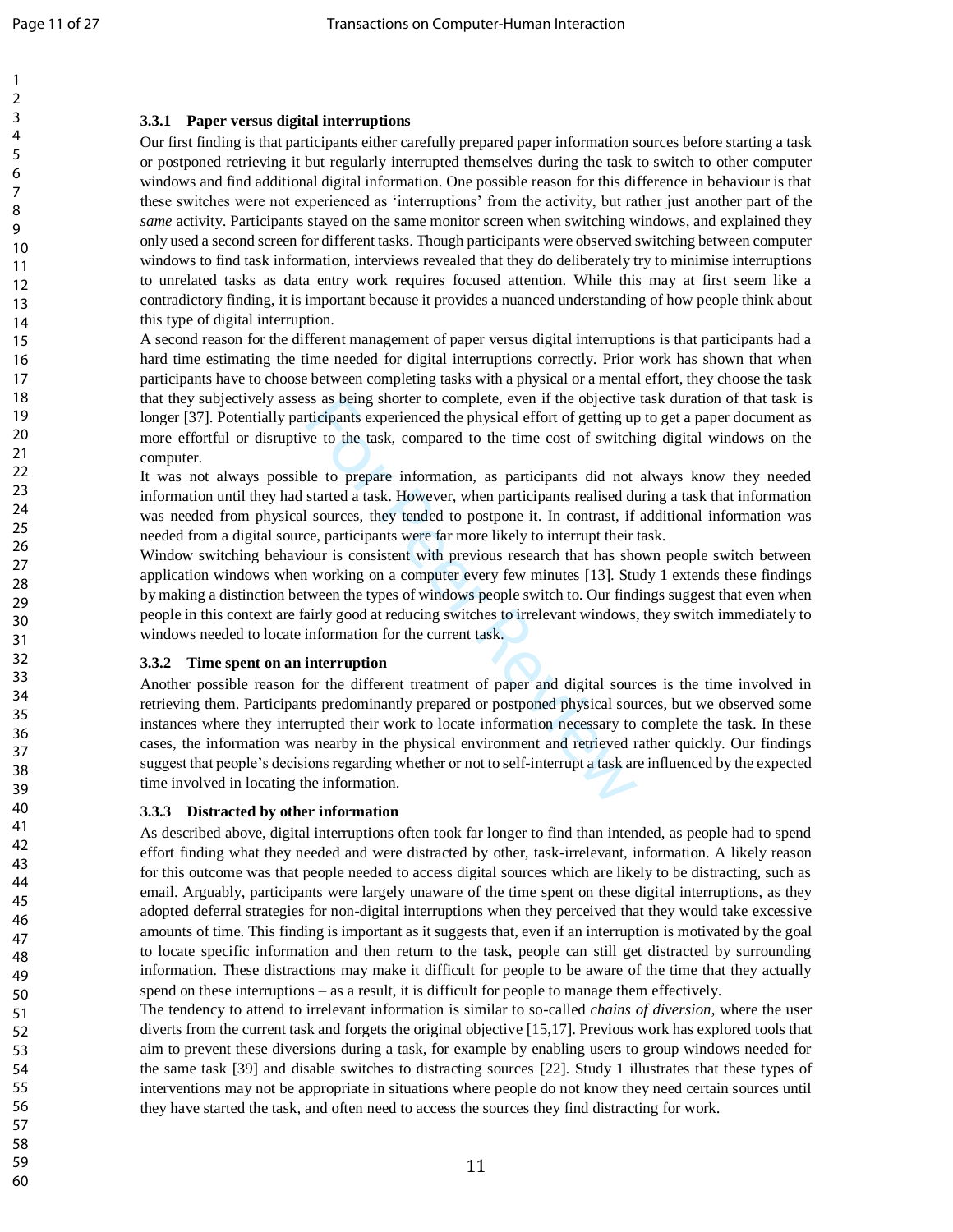Study 1 provides further insight in interruptions at the workplace and how task-related interruptions, presumed to be quick and easy, can end up being time-consuming and disruptive to work. For instance, participants interrupted their work to look up digital information, even though were aware they could let logged out of the data entry system. We observed several occasions where they were logged out while trying to find information. This behaviour means we not only need to consider blocking interruptions that may be distracting from work, but also what support people can be given to control interruptions which are needed for, and considered part of, the task they want to focus on.

### **3.3.4 Design implications**

Based on the results, we derive three main design implications for the development of our design intervention to manage task interruptions. The first implication is to increase people's awareness of their interruption behaviour. For example, upon switching windows, users may be presented with a message regarding their switching behaviour, prompting them to reflect on whether it is necessary to switch immediately, or whether they should postpone this switch to collect the required information later. Showing a message at the moment of switching windows fits with the model proposed by Lyngs et al [26], which uses the underlying cognitive mechanisms of self-regulation to frame self-regulation difficulties in ICT use. From the perspective of the model, difficulties occur because at the time of action, people's usage goals are either not strongly represented in working memory, or the value of meeting these goals is too low to control behaviour.

The second implication is that users should be in control of whether to attend to interruptions or not, as it was not always possible to avoid or defer interruptions. This is an important finding, as a common approach in many interruption management tools is to block interruptions: Lyngs et al [26] found that 40% of the 112 tools they reviewed had this functionality. Rather than blocking interruptions, workers might benefit more from tools that increase self-awareness of interruption behaviour.

tion to frame self-regulation difficulties in ICT use. I<br>cause at the time of action, people's usage goals are eit<br>value of meeting these goals is too low to control bel<br>hat users should be in control of whether to attend The third implication is to provide people with information about the length of their digital interruptions. Participants did already effectively manage some physical interruptions, when they presumed them to be time-consuming: they addressed them before starting a task or postponed them until later. Time feedback may also help reduce time spent on interruptions, as previous studies have shown that giving users feedback on time spent on digital activities can reduce the time spent on activities away from work [14,40]. Reducing the length of interruptions can be very beneficial, as the longer people interrupt, the more disruptive it is to their main task [1].

## **3.4 Design intervention features**

Based on the design implications, we developed the design intervention TimeToFocus to make people more aware of the time spent on interruptions. The tool was implemented as a browser extension, which allowed the user to select a main task window to focus on. Upon switching away from this window, a browser notification appeared showing users how long on average they switch away from the task window. We were interested in exploring whether this increased awareness would encourage people to reduce the number and duration of interruptions.

A first design consideration in developing the intervention was how the information should be presented to the user. Previous research found that users find it difficult to put reflective information about their use of time into context [11,40]. Instead, giving feedback about task performance during a task has been shown to make users adjust their task strategies in the moment [14,27,40]. It was therefore decided that, for the information to be most effective, it should appear during a task. To make people more aware of their interruptions, information was shown in a browser notification upon every interruption away from a primary task.

A second consideration was at which moment of an interruption the information should be shown: before or after an interruption. It was decided to show the information at the start of an interruption, so the user would be able to apply potential adjustments to their interruption behaviour immediately for that particular interruption. If information were to be shown after an interruption, the interruption would have already taken place, and the user would have to remember to change their behaviour for future interruptions.

60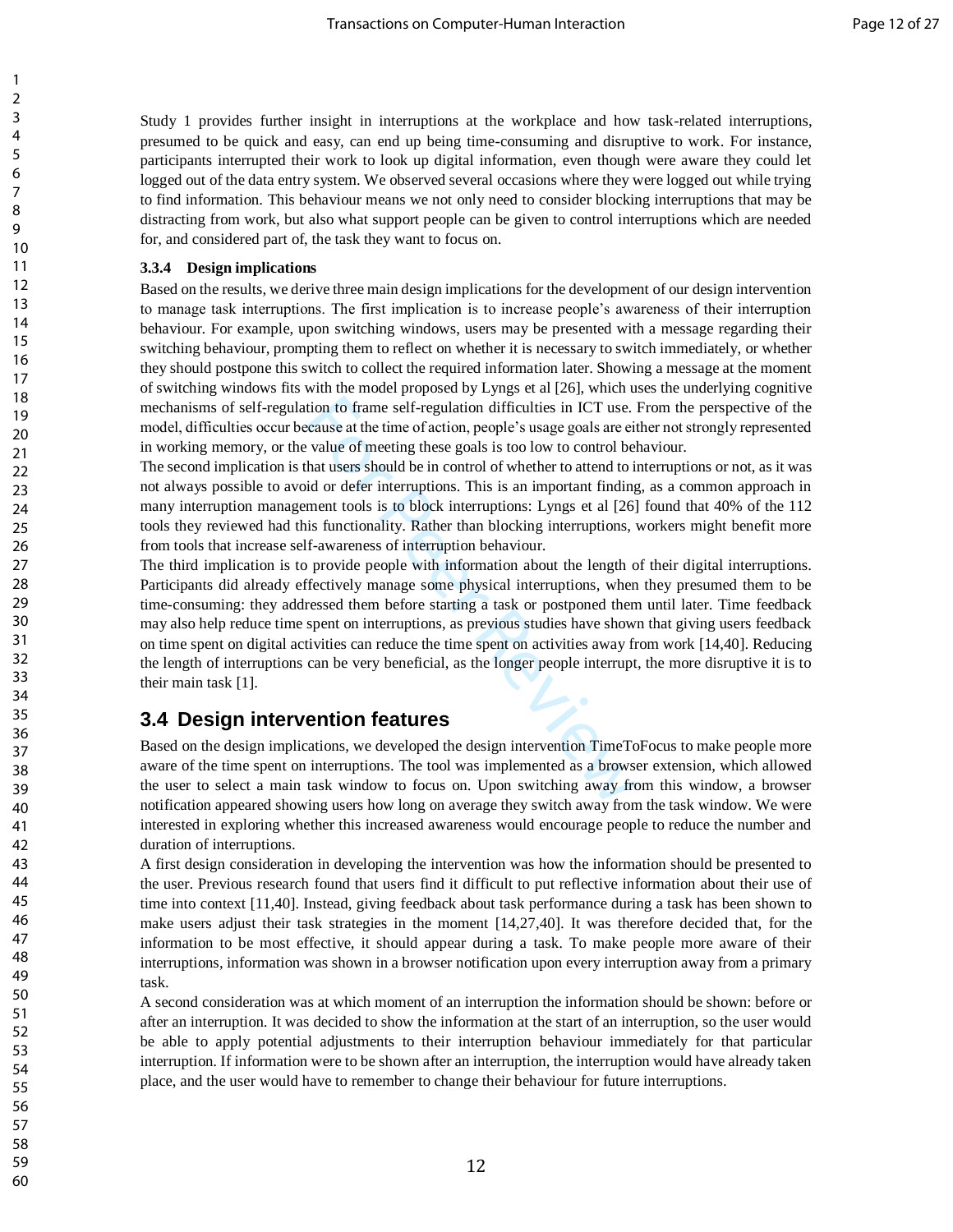It is not possible to provide the exact duration of an interruption that is about to take place. Therefore, the notification showed the average interruption time of all previous interruptions, to give an indication how long the interruption could take, based on past behaviour. TimeToFocus considered the average time of all digital interruptions away from a specific task, that is when the user switches from a specific task to another computer window.

TimeToFocus was evaluated in both a field and a lab setting. The notification was first evaluated in a field study in Study 2 among nine office workers, in order to investigate the subjective experience of using the tool. The aim of Study 2 was therefore to get an understanding of how people used the tool to adapt their interruption behaviour in their own everyday data entry work. We then evaluated TimeToFocus in an online experiment in Study 3 to determine its effect on productivity. The aim of Study 3 was therefore to measure whether showing people how much time they spent away from a task could reduce the duration and number of switches, and improve task performance.

# **4 Study 2: field study**

Study 2 aimed to investigate the subjective experience, applicability and use of TimeToFocus in an office work setting. We evaluated the tool with office workers. Nine office workers were asked to install and use a browser extension implementation of TimeToFocus. The tool enabled participants to select a specific browser window they wanted to focus on. Every time they switched away from the window, the tool displayed a notification showing how long on average they were away from the window. Participants were instructed to use TimeToFocus for a week, after which they were interviewed on their experience of using the tool. The interviews aimed to explore if and how the tool could help people in managing interruptions and being more focused on their work.

# **4.1 Method**

## **4.1.1 Participants**

the the subjective experience, applicability and use of the tool with office workers. Nine office workers we entation of TimeToFocus. The tool enabled participant cous on. Every time they switched away from the wilong on a Nine participants (six female, three male) took part in the study. They were office workers at finance administration offices at one of the public universities from Study 1, and were invited to participate via emails sent to departmental mailing lists and snowballing. Participants worked in an open plan office, and seven participants occasionally worked from home. Participants' work included administrative and supportive tasks, such as processing payments, expenses, managing budgets, and responding to queries by university staff and students. The majority of participants' work was carried out in a web browser, and revolved around a number of web -based data entry systems. None of the participants had used a time or task management tool before. Participants were reimbursed with a £20 Amazon voucher after completing the study.

## **4.1.2 Materials**

TimeToFocus was implemented as a Google Chrome extension using HTML, JavaScript and CSS. After installing the extension, an icon was permanently visible in participants' browser (see [Figure](#page-14-0)  2). To use the extension, participants had to navigate to a web page in their web browser that they wanted to focus on, and click on the icon of the extension. Upon clicking on the icon, a pop -up appeared saying that the current web page was now the main task page, which indicated the start of a task session. Every time participants switched away during the session from this web page to another computer window, such as a different browser window, a document or an application, they received a notification indicating how long on average they go away for when switching away from the main task page. If participants switched away from a page for the first time, the notification showed a message that no switching data was available yet. To calculate the average switching duration, the extension recorded and saved the number and duration of switches away from the main task page for the whole session. Participants ended a session by closing the page. Due to security restrictions of browser extensions, the extension was unable to save any session data after a session had ended.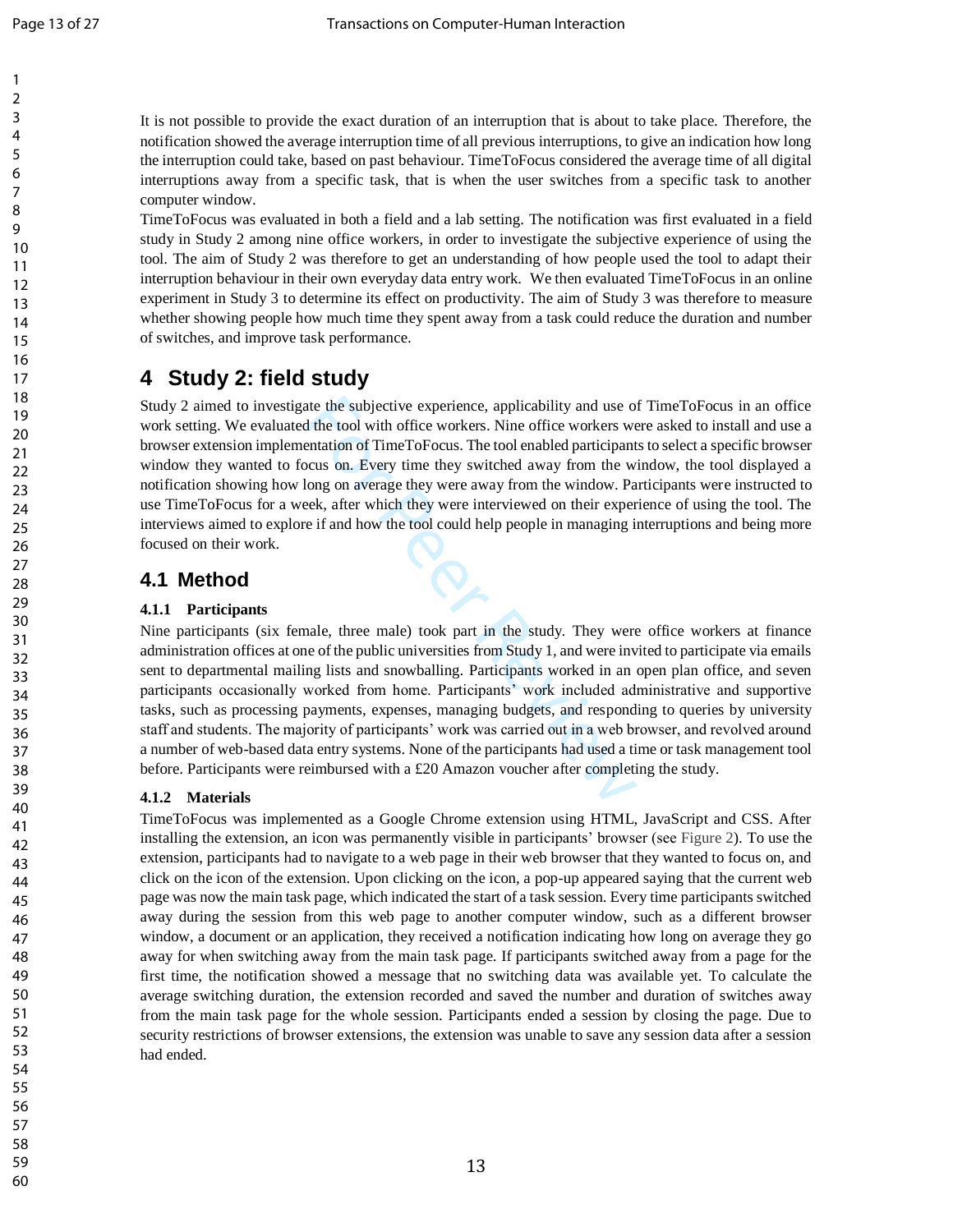|                               |                                                       |                                                                                           |                                                                                                                                           |                 |                                                 | ☆                                                              | $\mathbb{F}_{\mathbb{Q}}$ |
|-------------------------------|-------------------------------------------------------|-------------------------------------------------------------------------------------------|-------------------------------------------------------------------------------------------------------------------------------------------|-----------------|-------------------------------------------------|----------------------------------------------------------------|---------------------------|
|                               | ORACLE Expense Reports                                |                                                                                           |                                                                                                                                           |                 |                                                 |                                                                |                           |
|                               |                                                       |                                                                                           |                                                                                                                                           |                 | <b>R</b> Nangator <b>Y R</b> Favorites <b>Y</b> | UCL Helpdesk UCL Expense Policy UCL Help Home Logout Preferent |                           |
| <b>Expenses</b>               |                                                       |                                                                                           |                                                                                                                                           |                 |                                                 |                                                                |                           |
|                               |                                                       | Expenses Home   Search Expense Claims   Delegate   Search Payments                        |                                                                                                                                           |                 |                                                 |                                                                |                           |
|                               | Ø.<br>Claim Header                                    |                                                                                           | <b>Claim Lines</b>                                                                                                                        | ۰<br>Accounting |                                                 | Ð<br>Review & Submit                                           |                           |
|                               | Create Expense Claim: Claim Lines                     |                                                                                           |                                                                                                                                           |                 |                                                 |                                                                |                           |
|                               |                                                       |                                                                                           |                                                                                                                                           |                 |                                                 | Back Step 2 of 4 Neg<br>Cancel<br>Save                         |                           |
|                               | Receipt-Based Expenses [0.00] Mileage Expenses [0.00] |                                                                                           |                                                                                                                                           |                 |                                                 |                                                                |                           |
|                               | Receipt-Based Expenses [0.00]                         |                                                                                           |                                                                                                                                           |                 |                                                 |                                                                |                           |
| <b>Receipt-Based Expenses</b> |                                                       |                                                                                           |                                                                                                                                           |                 |                                                 |                                                                |                           |
|                               |                                                       |                                                                                           |                                                                                                                                           |                 |                                                 |                                                                |                           |
|                               |                                                       | TIP Season Ticket Loan applicants must adhere to the policy at: Season Ticket Loan Policy | TIP Date is the date of your expenditure or for Season Ticket Loans, today's date. Date Format is DD-MON-YYYY. Date Example: 01-FEB-2015. |                 |                                                 |                                                                |                           |
|                               |                                                       | Select Claim Lines: Duplicate Remove   Show Receipt Currency                              |                                                                                                                                           |                 |                                                 |                                                                |                           |
| Select Al Select None         |                                                       |                                                                                           |                                                                                                                                           |                 |                                                 |                                                                |                           |
| Select Line Date              |                                                       | Amount Claimed                                                                            | <b>Expense Type</b>                                                                                                                       | Justification   |                                                 | Reimbursable Amount (GBP)                                      | Details                   |
| 目<br>18                       | 目                                                     |                                                                                           | ▣                                                                                                                                         |                 |                                                 |                                                                | 画                         |
| 目<br>12                       | 扉                                                     |                                                                                           | ▣                                                                                                                                         |                 |                                                 |                                                                | 扇                         |
| 目                             | 龗                                                     |                                                                                           | Ξ                                                                                                                                         |                 |                                                 |                                                                | 福                         |
| 司                             | m                                                     |                                                                                           | $\vert x \vert$                                                                                                                           |                 |                                                 |                                                                | E                         |
| 西<br>×                        | m                                                     |                                                                                           | $\overline{z}$                                                                                                                            |                 |                                                 |                                                                | 圖                         |
| B.<br>16                      | 間                                                     |                                                                                           | $\overline{z}$                                                                                                                            |                 |                                                 |                                                                | 圖                         |
| D.                            | 园                                                     |                                                                                           | $\overline{z}$                                                                                                                            |                 |                                                 |                                                                | 這                         |
| 四<br>B                        | 面                                                     |                                                                                           | $\overline{\phantom{a}}$                                                                                                                  |                 |                                                 |                                                                | 圖                         |
| 图<br>$\overline{9}$           | 屇                                                     |                                                                                           | $\vert x \vert$                                                                                                                           |                 |                                                 |                                                                | 画                         |
| 百<br>10                       | 圖                                                     |                                                                                           | $\overline{z}$                                                                                                                            |                 |                                                 |                                                                | 同                         |
| <b>Add More Lines</b>         |                                                       |                                                                                           |                                                                                                                                           |                 | Update Total                                    | 0.00                                                           |                           |
|                               |                                                       | Select Claim Lines: Duplicate Remove   Show Receipt Currency                              |                                                                                                                                           |                 |                                                 |                                                                |                           |
|                               |                                                       |                                                                                           |                                                                                                                                           |                 |                                                 |                                                                |                           |
|                               |                                                       |                                                                                           |                                                                                                                                           |                 |                                                 |                                                                |                           |
|                               |                                                       |                                                                                           |                                                                                                                                           |                 | Step 2 - receive confira t ion                  |                                                                |                           |
|                               |                                                       | Step 1 - activate browser extension                                                       |                                                                                                                                           |                 |                                                 |                                                                |                           |
|                               |                                                       |                                                                                           |                                                                                                                                           |                 | From localhost                                  |                                                                |                           |
|                               |                                                       |                                                                                           | ☆                                                                                                                                         |                 |                                                 |                                                                |                           |
|                               |                                                       |                                                                                           |                                                                                                                                           |                 |                                                 |                                                                |                           |

| 面<br>ō.<br>10                                                              |                                                                  | ⊡                              |                   |                  |                                              |                                           |                  |             | 扁        |
|----------------------------------------------------------------------------|------------------------------------------------------------------|--------------------------------|-------------------|------------------|----------------------------------------------|-------------------------------------------|------------------|-------------|----------|
| <b>Add More Lines</b>                                                      |                                                                  |                                |                   |                  |                                              | Update Total                              |                  |             | 0.00     |
| Select Claim Lines: Duplicate Remove   Show Receipt Currency               |                                                                  |                                |                   |                  |                                              |                                           |                  |             |          |
|                                                                            |                                                                  |                                |                   |                  |                                              |                                           |                  |             |          |
|                                                                            |                                                                  |                                |                   |                  |                                              |                                           |                  |             |          |
| Step 1 - activate browser extension                                        |                                                                  |                                |                   |                  |                                              | Step 2 - receive confira tion             |                  |             |          |
|                                                                            |                                                                  |                                |                   |                  | <b>From localhost</b>                        |                                           |                  |             |          |
|                                                                            |                                                                  | ☆                              |                   |                  |                                              |                                           |                  |             |          |
|                                                                            |                                                                  |                                |                   |                  | This is now the main task page.              |                                           |                  |             |          |
|                                                                            |                                                                  |                                |                   |                  |                                              |                                           |                  |             |          |
|                                                                            |                                                                  |                                |                   |                  |                                              |                                           |                  |             | OK       |
|                                                                            |                                                                  |                                |                   |                  |                                              |                                           |                  |             |          |
|                                                                            |                                                                  |                                |                   |                  |                                              |                                           |                  |             |          |
| Step 3 - receive feedback upon switching windows                           |                                                                  |                                |                   |                  |                                              |                                           |                  |             |          |
|                                                                            |                                                                  |                                |                   |                  |                                              |                                           |                  |             |          |
|                                                                            |                                                                  |                                |                   |                  |                                              |                                           |                  |             |          |
| Œ<br>$\mathbf{H}$<br>$\mathbf{D}$ $\cdot$ 5                                | ∓                                                                |                                |                   | Ta Exper         |                                              | Beware of the time                        |                  |             |          |
|                                                                            |                                                                  |                                |                   |                  | $\mathbf{O}$                                 | www.google.co.uk                          |                  |             |          |
| Home<br><b>Page Layout</b><br><b>Insert</b>                                | <b>Formulas</b>                                                  | <b>Data</b><br><b>Review</b>   | <b>View</b>       |                  |                                              | On average you go away for 04 s           |                  |             |          |
| $\chi$                                                                     |                                                                  |                                |                   |                  |                                              |                                           |                  |             |          |
| Arial                                                                      | 9<br>$A -$<br>$\overline{\mathbf{v}}$<br>$\overline{\mathbf{v}}$ | $A^{\bullet}$<br>$=$           | $\frac{1}{2}$     | $\Box$ Wrap Text | General                                      |                                           |                  |             |          |
| ¢                                                                          |                                                                  |                                |                   |                  |                                              |                                           |                  | $\neq$      |          |
| $\underline{\underline{\mathsf{U}}}$<br>Paste<br>В<br>I<br>$\blacklozenge$ | $\overline{\mathbf v}$                                           | $A \rightarrow$<br>≣<br>Ξ<br>Ξ | ◆三<br>≣♦          | ← Merge & Center | $\boldsymbol{\mathrm{v}}$                    | $\bullet$ .0<br>.00<br>%<br>$\mathfrak z$ | $^{0.00}_{0.00}$ | Conditional | Format   |
|                                                                            |                                                                  |                                |                   |                  |                                              |                                           |                  | Formatting  | as Table |
| $\blacktriangle$<br>fx<br>×                                                |                                                                  |                                |                   |                  |                                              |                                           |                  |             |          |
| C <sub>3</sub><br>$\overline{\mathbf{v}}$                                  |                                                                  |                                |                   |                  |                                              |                                           |                  |             |          |
| A                                                                          | B                                                                | C                              | D                 | E                | E                                            | G                                         | H                |             | J        |
| 8<br><b>Expense item</b>                                                   | Category                                                         | <b>Expenditure type</b>        | <b>Exp Number</b> | <b>VAT Code</b>  | <b>Receipt req</b>                           | Amt includes tax                          |                  |             |          |
| 9<br>Accountancy Course Fees (Finance only)                                | <b>MISC</b>                                                      | 22 Staff Training & Courses    | 22108             | UK STD NON REC   | Always                                       | Y                                         |                  |             |          |
| 10<br>Accountancy Course Fees (Finance only)                               | <b>MISC</b>                                                      | 22 Staff Training & Courses    | 22108             | UK STD NON REC   | Only with Violation                          | ١Y                                        |                  |             |          |
| 11<br>Airfare - Europe                                                     | <b>AIRFARE</b>                                                   | 22 Travel Overseas             | 22110             |                  | Always                                       | N                                         |                  |             |          |
| 12<br>Airfare - Europe                                                     | <b>AIRFARE</b>                                                   | 22 Travel Overseas             | 22110             |                  | Only with Violation                          | IN.                                       |                  |             |          |
| Airfare - Rest of World<br>13                                              | <b>AIRFARE</b>                                                   | 22 Travel Overseas             | 22110             |                  | Always                                       | N                                         |                  |             |          |
| Airfare - Rest of World<br>14                                              | <b>AIRFARE</b>                                                   | 22 Travel Overseas             | 22110             |                  | Only with Violation N                        |                                           |                  |             |          |
| Airfare - UK<br>15                                                         | <b>AIRFARE</b>                                                   | 22 Travel UK                   | 22116             |                  | Always                                       | N                                         |                  |             |          |
| 16<br>Airfare - UK<br>17<br><b>Bicycle Mileage</b>                         | <b>AIRFARE</b><br>MILEAGE                                        | 22 Travel UK<br>22 Travel UK   | 22116<br>22116    |                  | Only with Violation N<br>Only with Violation | N                                         |                  |             |          |
| 18<br><b>Boat Ticket</b>                                                   | <b>AIRFARE</b>                                                   | 22 Travel UK                   | 22116             |                  | Always                                       | N                                         |                  |             |          |
| 19<br><b>Boat Ticket</b>                                                   | <b>AIRFARE</b>                                                   | 22 Travel UK                   | 22116             |                  | Only with Violation N                        |                                           |                  |             |          |
| 20<br><b>Books</b>                                                         | <b>MISC</b>                                                      | 22 Books & Subscriptions       | 22032             |                  | Always                                       | N                                         |                  |             |          |
| 21<br><b>Books</b>                                                         | <b>MISC</b>                                                      | 22 Books & Subscriptions       | 22032             |                  | Only with Violation                          | $\overline{N}$                            |                  |             |          |
| 22<br><b>Bus Ticket</b>                                                    | <b>AIRFARE</b>                                                   | 22 Travel UK                   | 22116             |                  | Always                                       | N                                         |                  |             |          |
| 23<br><b>Bus Ticket</b>                                                    | <b>AIRFARE</b>                                                   | 22 Travel UK                   | 22116             |                  | Only with Violation                          | $\overline{N}$                            |                  |             |          |
| 24<br>Car Hire - Overseas                                                  | <b>CAR RENTAL</b>                                                | 22 Travel Overseas             | 22110             |                  | Always                                       | N                                         |                  |             |          |
| 25<br>Car Hire - Overseas                                                  | <b>CAR RENTAL</b>                                                | 22 Travel Overseas             | 22110             |                  | Only with Violation                          | IN                                        |                  |             |          |
| 26<br>Car Hire - UK                                                        | CAR RENTAL                                                       | 22 Travel UK                   | 22116             | UK STD NON REC   | Always                                       | $\vee$                                    |                  |             |          |
| 27<br>Car Hire - UK                                                        | CAR_RENTAL                                                       | 22 Travel UK                   | 22116             | UK STD NON REC   | Only with Violation                          | $\mathsf{Y}$                              |                  |             |          |
| 28<br>Car Mileage                                                          | MILEAGE                                                          | 22 Travel UK                   | 22116             |                  | Only with Violation                          | IN.                                       |                  |             |          |
| 29<br><b>CC/Interest Charges</b>                                           | <b>MISC</b>                                                      | 22 Credit Card Charges         | 22163             |                  | Always                                       | N                                         |                  |             |          |
| 30<br><b>CC/Interest Charges</b>                                           | <b>MISC</b>                                                      | 22 Credit Card Charges         | 22163             |                  | Only with Violation                          | IN                                        |                  |             |          |
| 31<br>Clothing - Specialist                                                | <b>MISC</b>                                                      | 22 Protective Clothing         | 22173             | UK STD NON REC   | Always                                       | Υ                                         |                  |             |          |
| 32<br>Clothing - Specialist                                                | <b>MISC</b>                                                      | 22 Protective Clothing         | 22173             | UK STD NON REC   | Only with Violation                          | <b>Y</b>                                  |                  |             |          |
| 33<br>Coach Hire - Overseas                                                | CAR_RENTAL                                                       | 22 Travel Overseas             | 22110             |                  | Always                                       | N                                         |                  |             |          |

<span id="page-14-0"></span>**Figure 2. The browser extension implementation of TimeToFocus as shown in the browser. Participants had to navigate to a web page they wanted to focus on. They then activated the browser extension by clicking on the extension icon in their browser (Step 1). This would prompt a pop-up box to appear to confirm this web page was now selected as the main task page (Step 2). Every time the participant switched away from this page, a browser notification appeared showing how long on average they switched away from the page (Step 3).**

The main focus of Study 2 was on qualitative data gathered during the interviews. We also asked participants to install ManicTime [43] on their work computer to log window switching behaviour. Given privacy concerns surrounding logging data [10], and to make sure participants were comfortable sharing their data, we made this optional. Four participants (P3, P4, P5 and P9) installed the software. A summary of logging data is included in the Results section to highlight the fragmented nature of people's work.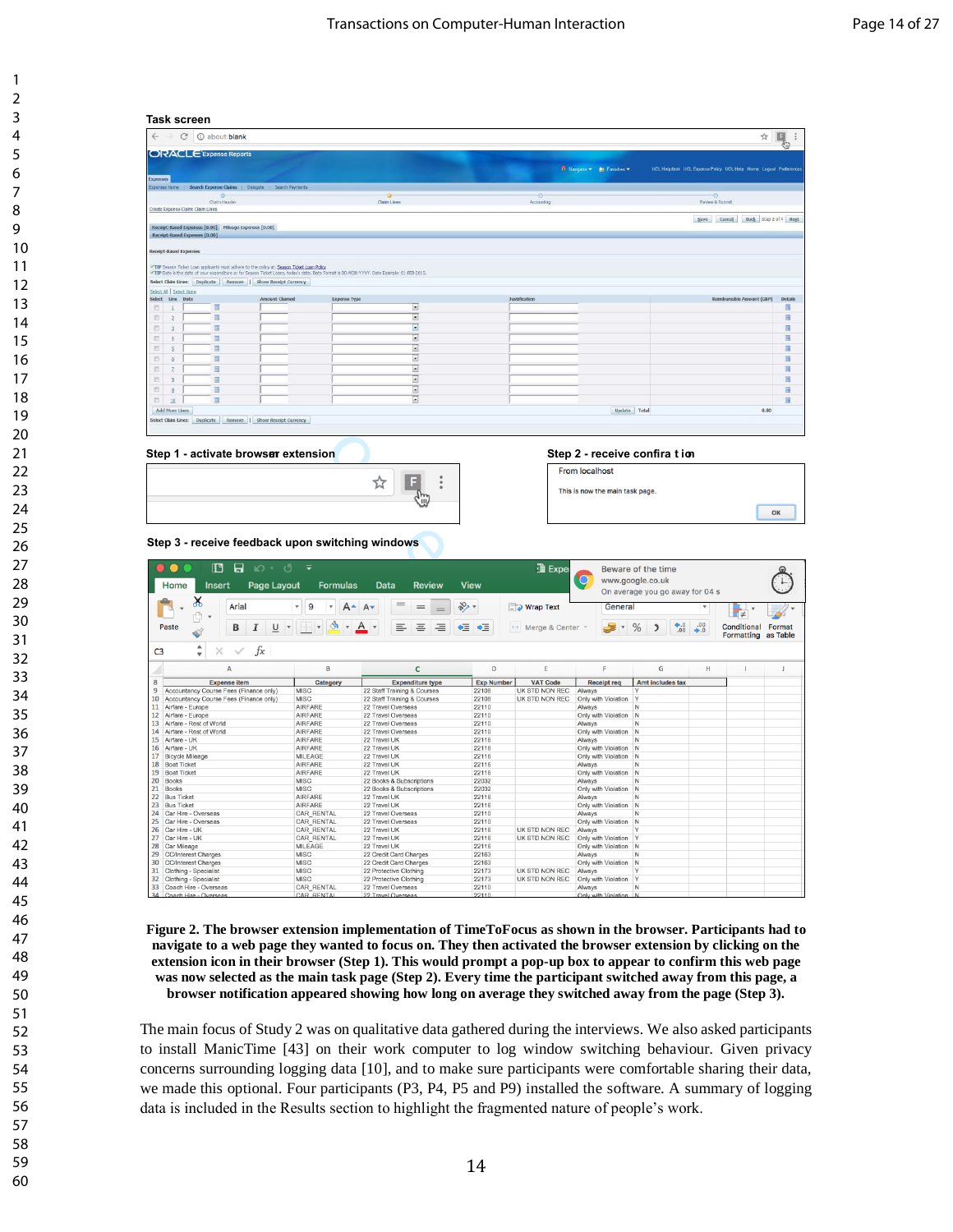## **4.1.3 Procedure**

Participants who expressed interest to take part in the study were sent an information sheet describing the full study details and a consent form to read and sign. After signing the consent form, they were sent instructions to download and install ManicTime, and an interview was scheduled after two weeks. The study was divided into two stages:

*Week 1: Install ManicTime*. In the first week, participants were sent instructions to install ManicTime on their work computer. Participants could pause or stop the application from running at any time. They were told that they were free to choose if, when and how often to look at the information, but that it was important to complete at least one data entry task with the application running.

*Week 2: Install TimeToFocus.* In the second week, participants were sent instructions to install TimeToFocus. Again, they were instructed that they were free to choose when and how often to use the browser extension, but that they had to use it for at least one data entry task.

After two weeks, participants were interviewed at either the participant's or the interviewer's office. The semi -structured interviews were structured around the following themes: how participants currently manage interruptions, tasks, time and information, the context of using TimeToFocus, the usefulness of the information provided by the extension and ManicTime, and whether they made any changes on how they managed their work. Participants were asked to share their ManicTime data. They were offered guidance and assistance on deleting or adapting any sensitive or confidential information in their data, such as application and website names. An interview lasted about 60 minutes and was audio recorded.

# **4.2 Findings and Discussion**

and information, the context of using TimeToFo<br>he extension and ManicTime, and whether they mad<br>ipants were asked to share their ManicTime data. The<br>dapting any sensitive or confidential information in th<br>erview lasted abo Interviews were audio recorded and transcribed verbatim. Data was coded using an inductive, iterative approach of thematic analysis [7]. Analysis started after the first interview, and initial codes were refined as data collection progressed. Themes were visualised in diagrams to get insight into potential relations between different motivations and people's work practices. We first present descriptive data of people's switching behaviour as shown by the ManicTime data. We then discuss people's experiences as gathered by interview data.

### **4.2.1 Logged window switching behaviour**

Participants' working hours differed slightly. To make the switching data comparable between participants, we only considered data between 9am and 5pm, during which all participants were at work. The mean duration of window focus was about 34 seconds, with the longest focus being 45 minutes. On average, participants made 696 computer window switches per working day. Together with the interview findings, the data shows that participants' work was characterised by short durations of focus and frequent window switches.

### **4.2.2 Awareness of interruption behaviour**

Participants were largely aware they interrupted their work frequently and considered it the nature of their job: they regularly had to stop their work to look up task -related information and to address ad -hoc queries and requests from their department. TimeToFocus made participants realise however that they were unaware of the length of some of these interruptions. The average interruption time was much longer than they had anticipated.

Interview results suggest that common reasons for interruptions being longer than anticipated were distractions and chains of diversion [15,17], where the user further self-interrupts for other tasks. Participants tried to avoid interruptions during work that were completely unrelated, but after they had interrupted themselves for work purposes, there were opportunities to further self-interrupt for other off-task activities. The notification made people more aware of the effect this had on the duration of their interruptions: *'It's a shock, because I knew it was bad, I didn't think it was that bad. (…) So it's reflecting on, actually, a two*  minute task is turning into a 15-20 minute task - why is that? (...) But again, it's distractions.' (P9).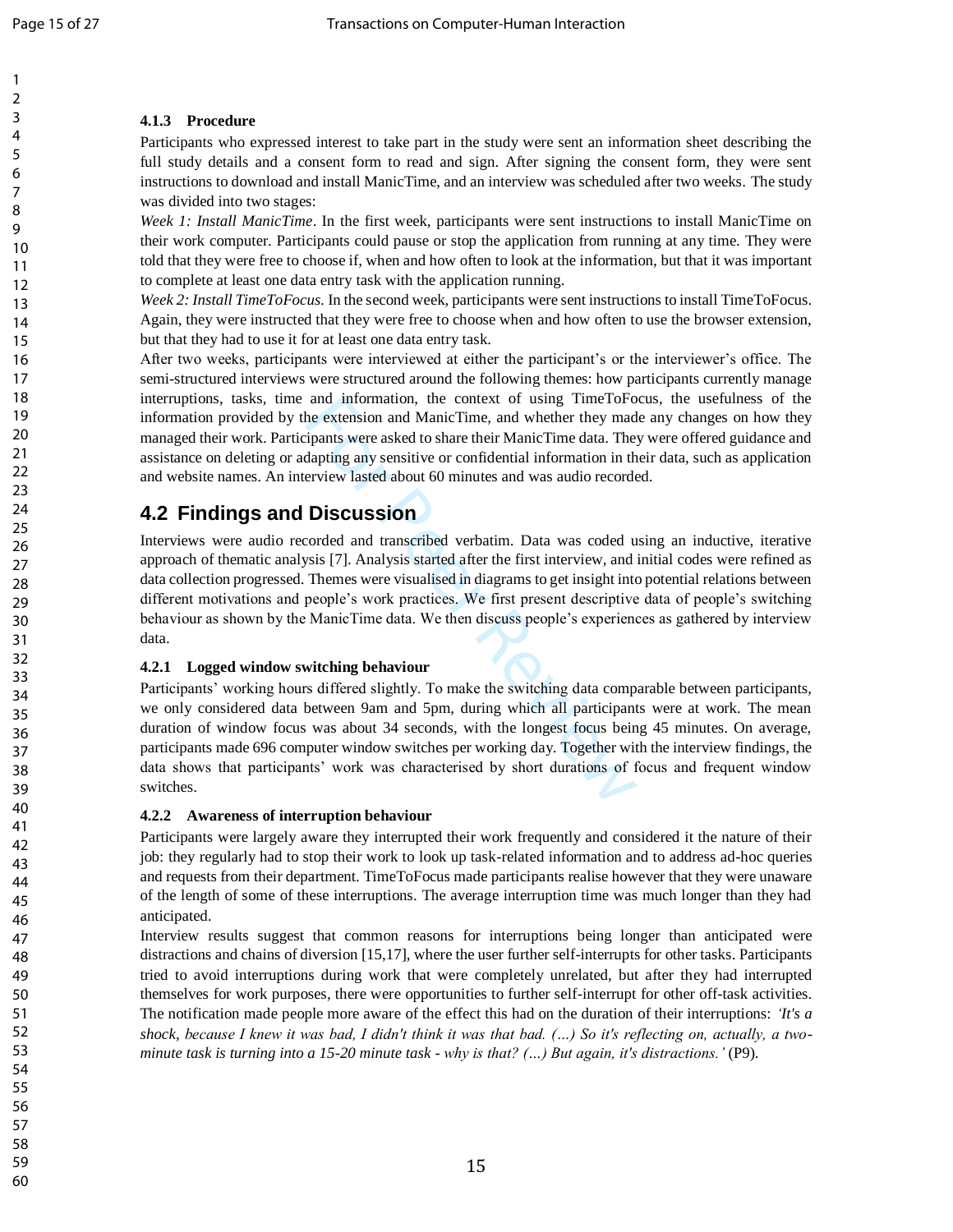### **4.2.3 Reflecting on actions during interruptions**

The increased awareness of time spent on interruptions caused people to reflect on what they were doing during past interruptions. Some interruptions were urgent, important, or necessary to progress with work, and therefore hard to avoid altogether. However, reflecting on the exact actions during the interruptions made people realise that some interruptions could be shortened, as participants often ended up getting diverted from the original goal of the interruption. For example, upon switching to their email inbox to retrieve information, participants would get diverted by reading and responding to other unread messages instead. To help remember what was happening during an interruption, P9 combined the use of TimeToFocus with the data of ManicTime: *'[The TimeToFocus notification] popped up and it said: "You go away for 7 minutes and 33 seconds. I would then have a browse [in ManicTime] And then I think: oh my gosh, I've been on emails for an hour! I haven't got anything done. So yeah, I checked it quite a lot. More so because I was so shocked. And so, I'm so interested to know, actually, what I'm doing at work.'* (P9).

Having this insight into their actions, participants tried to be more wary of potential distractions during an interruption. Sometimes the duration of an interruption was considered long, but justified. P7 was the only participant who, upon viewing the time information, was not surprised by the time she spent on work-related interruptions, and did not see any room to improve: *'To me, it doesn't kind of make me think: 'Oeh, I've been away too long'. I just think: OK, well I'm roughly aware that I've been away for an hour (…), I don't see how it kind of links with being more productive. Unless I suppose, you're really easily distracted.'* (P7).

### **4.2.4 Reflecting on the relevance of interruptions**

The time information, was not surprised by the tim<br>
ce any room to improve: *To me, it doesn't kind of ma*<br>
c*OK, well I'm roughly aware that I've been away for ance OK, well I'm roughly aware that I've been away for ance* Some work-related interruptions were not urgent, but participants were used to addressing them anyway if they were expected to be 'quick and easy'. These were addressed immediately so participants did not have to remind themselves to attend to it later, and it made them feel more productive if they completed more tasks. TimeToFocus made them more aware of the occurrence and actual length of these interruptions. For future interruptions, people tried to consider whether they needed to address the interruption immediately: *'I need to work on time management and (…) not spending my whole day answering irrelevant queries.'* (P9). Participants mentioned specific sources they considered distracting, such as email, their phone, and colleagues. Some sources of distraction were not essential for work, and generally participants tried to avoid these sources during work: for example, several participants said they did not check social media at work. However, other distracting sources were used both for work and non-work purposes, such as search engines, instant messaging tools and email. It was therefore difficult to simply eliminate these distracting sources from the work environment: *'As everyone says, 'we'll just switch email off' (…). But you can bet your life that there will come a moment in whatever task you're doing you think: Oh! I have to open up email. And the moment you open up your email, that's it.'* (P2).

### **4.2.5 Time information for task management and perceived productivity**

Completing tasks was an important component of people's work: they had an increased feeling of productivity if they explicitly ticked tasks off a list, and were driven by to-do lists and deadlines. While this could motivate people to focus on finishing a task before switching to another, it also had the contradicting effect that they interrupted their work often, if a task appeared that was considered easier to complete: *'It kind of contradicts what I told you before about (…) how I jump on them [incoming tasks] and finish them. But at the same time, it's because I don't want to have three things at once going. I want to finish, finish, finish.'* (P3).

A clear interest among participants was to not only see how much time they spent on interruptions away from the main task, but also how much time they spent on that main task overall. Currently, participants planned tasks they wanted to complete on either a daily or weekly basis, and implicitly took the time each task would take into consideration. However, people reported they often underestimated the time needed to complete tasks, a phenomenon also referred to in prior work as the planning fallacy [20]. Given the fragmented nature of participants' role and the frequency of interruptions, it was difficult to estimate how long they actually spent on tasks: *'I think that might take me 3 hours, and I'd want to get that done in one day. But yeah, obviously, things quite often take longer than I think I will, because then when I'm doing them, I might get interrupted.'* (P5).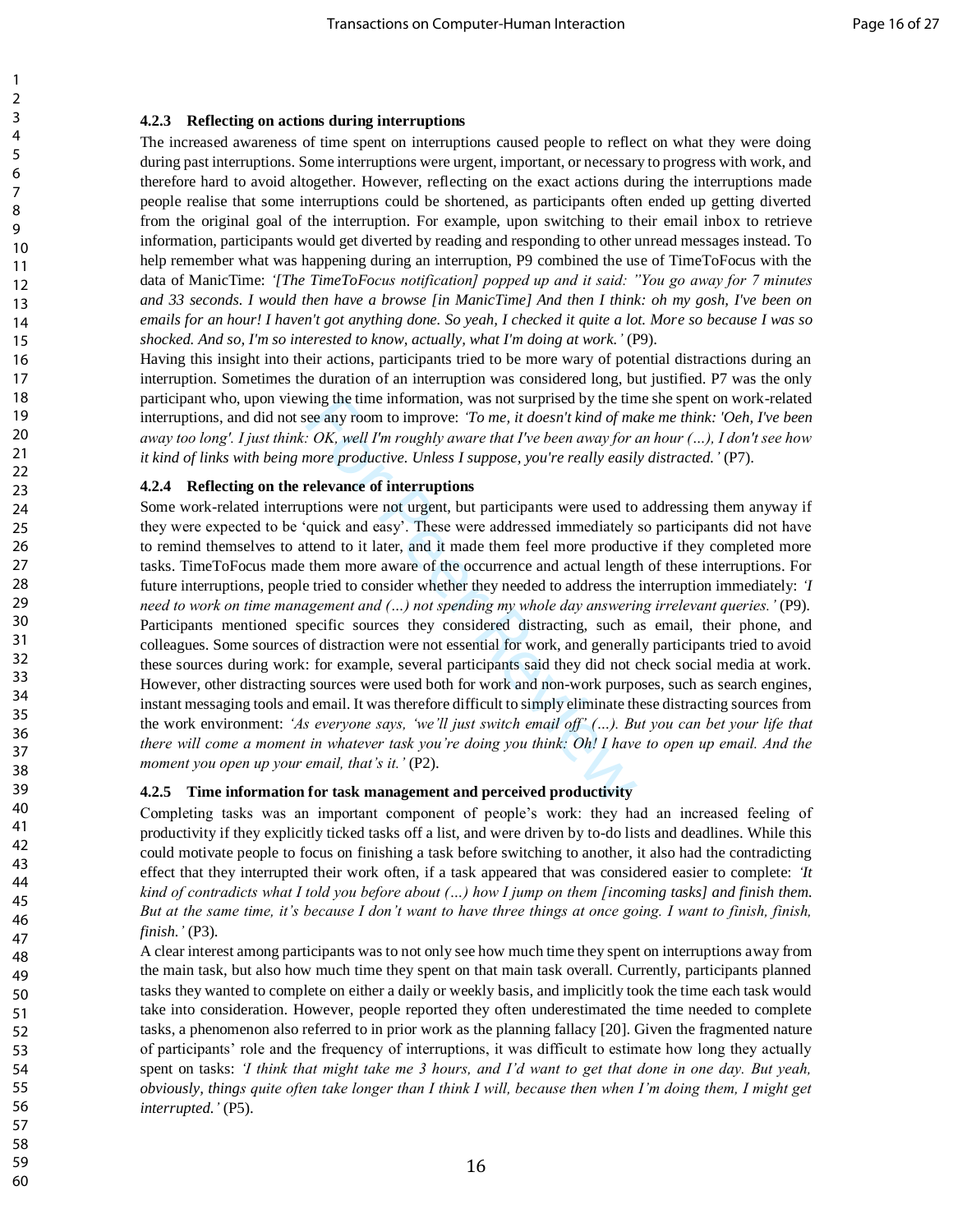1  $\overline{2}$ 

In the same way that they used time information to reflect on whether interruptions were as long as they thought they were, they wanted to reflect on whether tasks took as long as expected. They would use this insight to be more realistic when planning tasks over time: *'Down the line, I'd think it would be extremely useful to know how much time I'm actually spending [on tasks]. Because it would help me be more productive, or be more realistic in the amount of time I need for these things to happen.'* (P3) .

#### **4.2.6 Setting goals for time limits**

TimeToFocus was also used by participants to set goals on how much time they were willing to spend on interruptions. Similar to the relevance of an interruption, the appropriate length of an interruption was context -dependent as well: participants sometimes had to spend a relatively long time away from a task, for example if they had to find information in another window. Instead of absolute time limits, some participants wanted discretionary reminders to return to a task after they had reached a certain time limit, but then still have control over whether to adhere to that limit or not. Reaching the time limit could mean they were getting distracted, but it could also be the case that they were working on something relevant for work that needed more time: *'Say you have to work on that specific document, and then you end up spending half an hour on Slack chatting to your colleagues, it would be good if something's like: mate, work. Stop doing other things. But it's really hard to know what people are actually doing on these things. '* (P3) .

#### **4.2.7 Context of information**

eagues, it would be good if something's like: mate, we<br>w what people are actually doing on these things.' (P3<br>
ation<br>
out their use of the information provided by TimeT<br>
he information provided by TimeToFocus was easy to<br> We asked participants about their use of the information provided by TimeToFocus versus ManicTime. Participants reported that the information provided by TimeToFocus was easy to read and interpret during a task. It was also clear what action to take, and participants used the information to decide whether they should reflect on past interruptions, and whether they could shorten the time away from their task. Participants looked at ManicTime at the start of the study out of curiosity and to make sure it was recording their activity correctly. However, in line with prior work [11], the extensiveness of the ManicTime data made it unclear to participants what action to take from the data, and most of them did not engage much with it for the rest of the study. It was considered too effortful and time -consuming to interpret and use the data: *'I didn't go into too much detail with it. One of the reasons is that, it would take me a lot of time and effort to use this information, to help me work better or quicker, or more efficiently. And this is either something that I don't* have time to do, or I can't be bothered. '(P3). P9 did use ManicTime, in particular to help aid her reflection on what she was doing during past interruptions, a reflection which was triggered by the notification of TimeToFocus.

Participants commented that they would have liked TimeToFocus to give additional information of their interruption behaviour over time, to place into context whether their current interruptions were longer or shorter than their usual behaviour. They would use this information to set realistic goals on interruption lengths, and to see how often they were meeting these goals.

#### **4.2.8 Different work environments**

Seven participants worked from home on occasion, and saved up tasks that required focused attention to complete at home as the office was seen as a more distracting environment. There was an implicit understanding within their department that working from home meant they needed to concentrate, and as a result, participants received fewer interruptions triggered by colleagues: *'You're working from home for a specific purpose, and therefore you don't really want to be disturbed. Unless it's absolutely urgent. '* (P2) . All participants reported there were more sources to get distracted in the office, compared to working from home. For example, participants had multiple computer screens and kept the majority of documents, browse windows and applications open on their work computer, even after they had finished with them. These windows were a further source of distraction if participants were trying to find task -related information in one of the windows: *'It's like 15 tabs, and I need to go somewhere. And I end up clicking all of them. And if there is one that is personal stuff, I end up reading it. And then five minutes after, I'm like: what was I doing? (…) So it's distracting in the way that it makes me not solely focused on one thing. '* (P3) .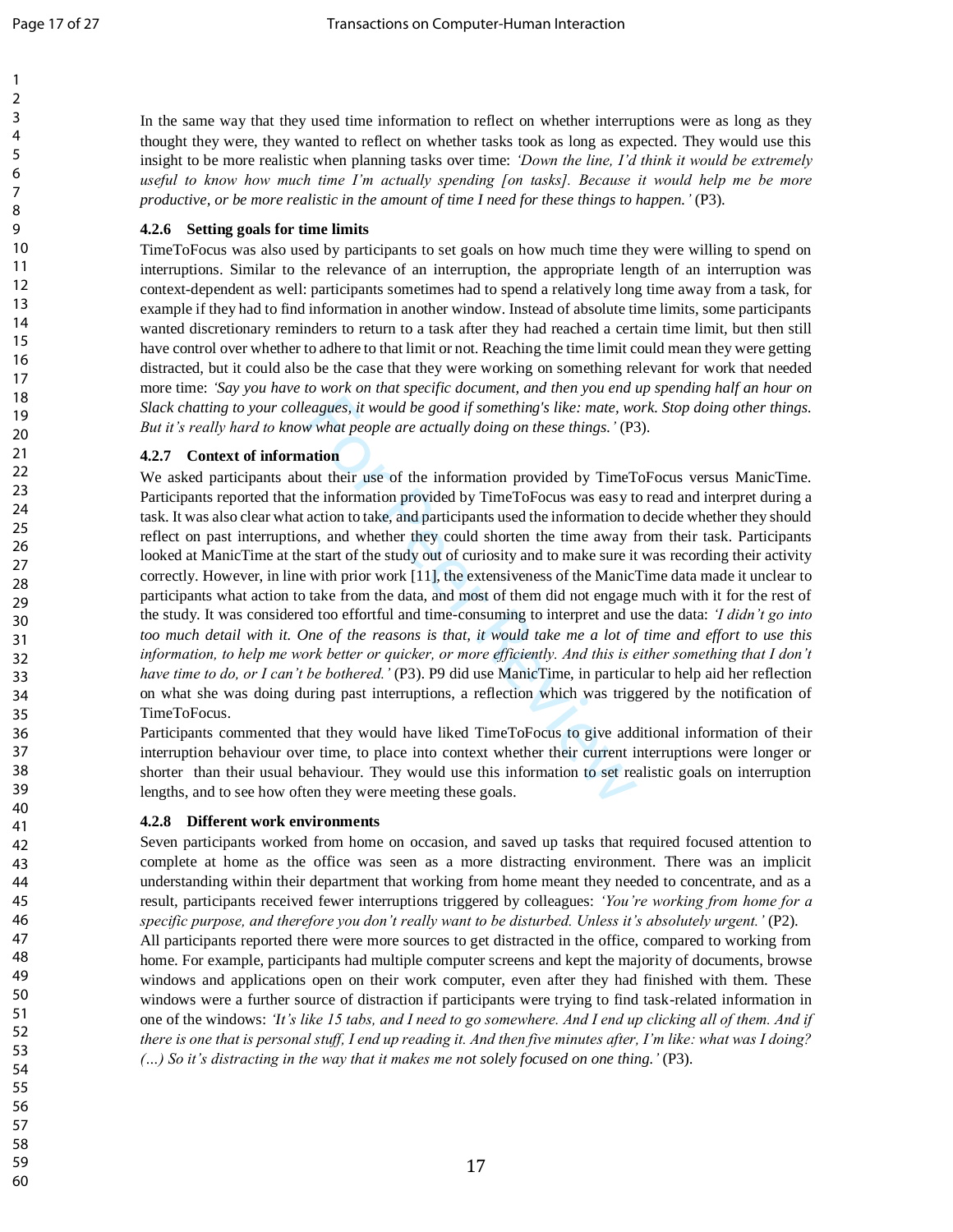When working in the office, participants tried to complete tasks that required focused attention in the morning. They were more easily distracted in the afternoon, as they received more external interruptions from sources such as email, phone calls, and colleagues.

### **4.2.9 Measuring interruption behaviour and productivity**

Overall, participants self-reported that TimeToFocus made them reflect on their interruption behaviour, and reported that they tried to avoid irrelevant activities during interruptions. While interruptions can be beneficial to productivity, interruptions that are too long can take valuable time away from work and be disruptive [1]. We therefore expect that time feedback might motivate people to shorten their interruptions, and become more focused and productive in their work. While the focus of Study 2 was on people's subjective experience of time feedback, due to privacy concerns we could not capture people's actual interruption behaviour. To evaluate whether time feedback has a measurable effect on interruption behaviour and work performance, we conducted a follow-up study where people were asked to complete an experimental task, which was designed to resemble the type of data entry work studied in Study 1 and 2.

# **5 Study 3: online experiment**

**NE EXPETIMENT**<br>
Dinvestigate whether giving people information on the reduce the number and duration of switches during a entry task, to be able to measure whether an obsex completion time and reduced data entry errors. I The aim of Study 3 was to investigate whether giving people information on the duration of their window switches leads to action to reduce the number and duration of switches during a data entry task. The study used an experimental data entry task, to be able to measure whether an observed change in switching behaviour also improved task completion time and reduced data entry errors. It was however important to evaluate the notification in a setting where there was a potential to get distracted, making people more likely to be unaware of the time they spent away from a task. Designing a controlled study of self-initiated interruptions is fiendishly difficult: prior research suggests that participants tend to ignore experimentergenerated interruptions whenever they can [38]. We therefore conducted an online study, as participants get interrupted in online studies at a rate consistent with workplace observations [14]. Using this method offers the opportunity to use an experimental task in an environment that provides an abundance of natural distractions, making it a suitable method to study interruption behaviour.

A preliminary analysis of Study 3 was presented in Borghouts, Brumby and Cox [6]. Here we extend this analysis with a larger sample of participants, discuss the distribution of switching durations, analyse the effect of switching durations on task completion time, and look at inter-keystroke interval data for potential task switches outside the device.

## **5.1 Method**

### **5.1.1 Participants**

Forty-seven participants (30 female, 17 male) took part in the online experiment. Ages ranged from 20 to 63  $(M = 29.3 \text{ years}, SD = 9.1 \text{ years})$ . The participants were recruited via university email lists, social media and online platforms to advertise academic studies, and participation was voluntary. Participants were alternately allocated to the control or experimental condition.

#### **5.1.2 Design**

The study used a between-participants design with one independent variable, a notification. In the control condition, participants did not receive a notification, but switches away from the data entry window were recorded. In the notification condition, participants were shown a notification every time they completed a trial. This notification showed how long on average they were away for when switching away from the window, before returning to the task.

The purpose of the notification was to see if the number and duration of switches could be reduced by giving participants feedback on the time spent on switches. To address this question, the dependent variables of interest were the number and duration of switches away from the data entry interface, trial completion time, and data entry errors. Switching behaviour was recorded using JavaScript's blur and focus events. These were triggered whenever a participant switched away from the data entry window, whether to their email inbox or to a different window or application.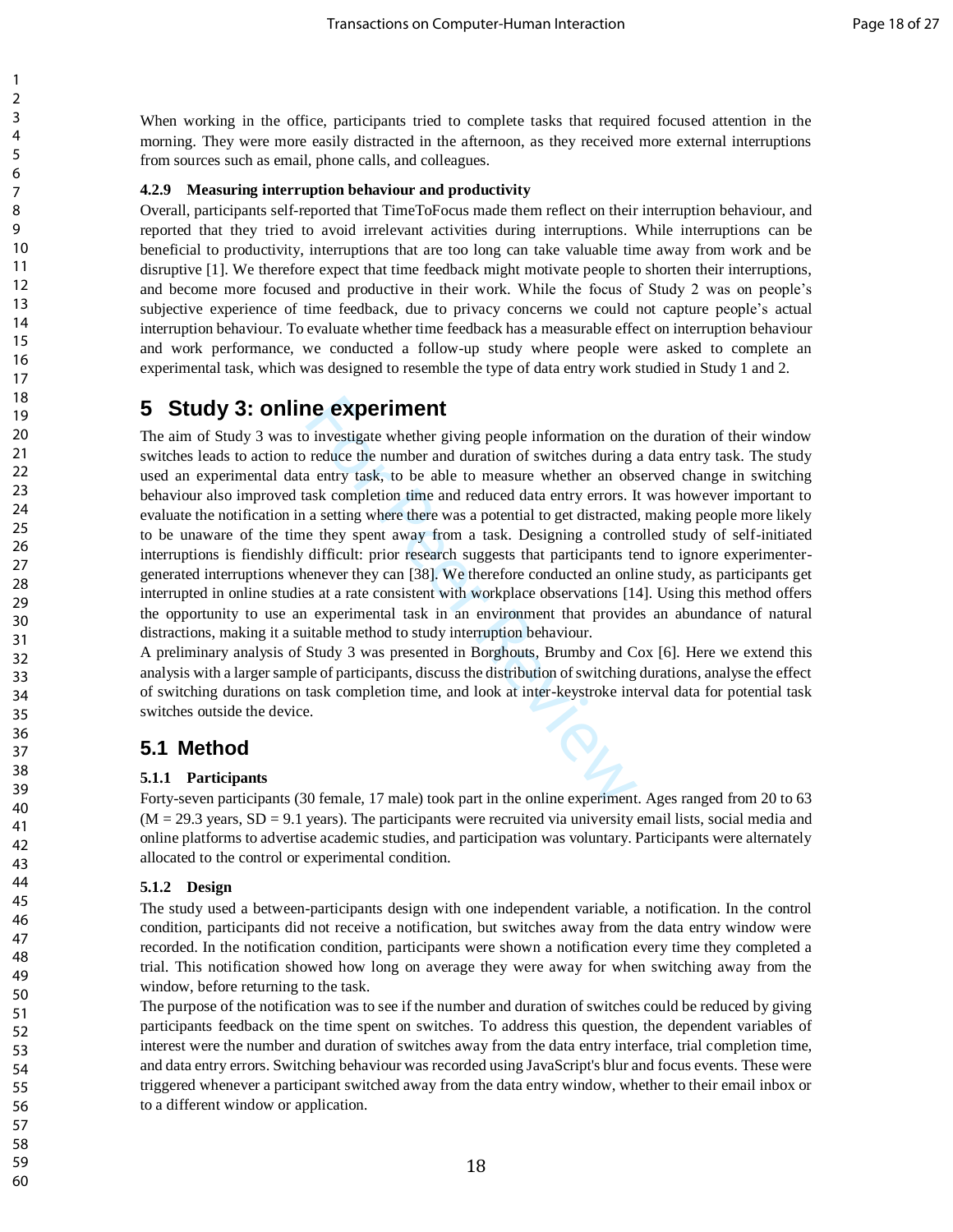## **5.1.3 Materials**

The task used was based on a common routine data entry task involving processing expenses [5]. Participants were presented with an online sheet containing a set of ten 'expenses' (see Figure 3). They had to complete each row by entering the correct expense code for the expense. They retrieved this code by looking it up in a table of 25 expense categories which each had a corresponding 5 -digit expense code, shown in Figure 3. Participants had to determine which category an expense belonged to, look up the code of this category and enter it in the row of the expense. We used expense categories and codes that are currently used by a public university to process expenses.

In the example in Figure 3, the expense in the top row belongs to the category 'Postage' and the participant would have to copy the code 22104 from the expense table into the empty cell of the top row. A code did not occur more than once in a trial. The codes within a trial could be entered in any order.

Once the codes of the ten expenses had been entered, participants clicked the Next button to go to the next trial and the sheet was filled with ten new expenses. In the *notification* condition, a browser notification appeared at the end of each trial at the right -hand corner of the screen that told participants the average duration of window switches away from the primary data entry task. The notification stayed visible for several seconds (a default set by the browser), or until dismissed by participants (by clicking on it).

The presentation of the notification was similar to Study 2 but differed in one important aspect. Whereas the notification in Study 2 appeared upon every switch away from the task, in Study 3 it appeared once after every trial. An early pilot study of the experiment revealed that participants switched about 10 times per trial, and experienced a notification upon every switch as too annoying. As a result, they tried to ignore the notification, diminishing the usefulness of the time feedback. The tool was therefore adapted to only appear once after every trial.

Participants were not alerted to any mistakes and once they had pressed 'Next', they could not return to the previous trial to correct any errors. Participants had to complete one practice trial, and five experimental trials. The purpose of the practice trial was for the participant to get familiar with the task, and the recorded data from this trial was excluded from the analysis.

### **5.1.4 Procedure**

hes away from the primary data entry task. The noset by the browser), or until dismissed by participants ification was similar to Study 2 but differed in one im beared upon every switch away from the task, in Study of the The study was advertised online with a brief description and a website link to sign up. Participants signed up for the experiment by entering their email address, and were sent an email with the table of expense categories and expense codes. The email also included instructions with a new link where the study was available. Participants were asked to complete the task on a desktop or laptop computer and open the experiment in Google Chrome, Firefox or Safari. Participants were not informed beforehand which condition they had been allocated to, and were told the purpose of the study was to understand how people perform data entry tasks. Participants in the notification condition were informed that they would receive notifications during the experiment.

| <b>Start screen</b> |                                                                  |                 | Step 1 - look up codes<br>Step 2 - enter codes          |                       | Step 3 - receive feedback |                                              |  |  |
|---------------------|------------------------------------------------------------------|-----------------|---------------------------------------------------------|-----------------------|---------------------------|----------------------------------------------|--|--|
| Amount              | Description                                                      | Expense<br>code | <b>Expense type</b><br>Staff Training & Courses         | Expense code<br>22108 | Expense<br>code           | Beware of the time<br>www.google.co.uk<br>τą |  |  |
| 2.97                | Postage of cards                                                 |                 | <b>Travel Overseas</b><br>Travel UK                     | 22110<br>22116        | 22104                     | On average you go away for 04 s              |  |  |
| 1.15                | Fax contract                                                     |                 | <b>Books &amp; Subscriptions</b><br>Credit Card Charges | 22032<br>22163        | 22090                     |                                              |  |  |
| 14.41               | Internet access at venue                                         |                 | Protective Clothing<br>Conference Fees & Expenses 22109 | 22173                 | 22091                     |                                              |  |  |
| 19.61               | Telephone call conference meeting                                |                 | Exceptional Items                                       | 22164                 | 22092                     |                                              |  |  |
| 121.55<br>45.4      | Participant reimbursement<br>Professional subscription to Psychc |                 | Fax Usage<br>Food & Drink                               | 22090<br>22151        | 22133<br>22151            |                                              |  |  |
| 14.83               | Ticket to Science Museum exhibitio                               |                 | Entertain/Hosp Business<br>Entertain/Hosp Staff & Stud  | 22113<br>22114        | 22167                     |                                              |  |  |
| 82.05               | Fax forms                                                        |                 | Accommodation Overseas<br>Accommodation UK              | 22112<br>22111        | 22110                     |                                              |  |  |
| 11.6                | Postage package                                                  |                 | Internet Access<br>Computer Hardware                    | 22091<br>22005        | 22100                     |                                              |  |  |
| 21.26               | Protective lab coat                                              |                 | Journals<br>Postage                                     | 22035<br>22104        | 22173                     |                                              |  |  |
|                     |                                                                  |                 | Professional Subscriptions                              | <b>22118</b>          |                           |                                              |  |  |

**Figure 3. At the start of each trial, participants were presented with ten expenses as shown on the left. Participants had to look up codes from their email (Step 1) and enter this into a sheet (Step 2). After every trial, the notification condition received time information (Step 3).**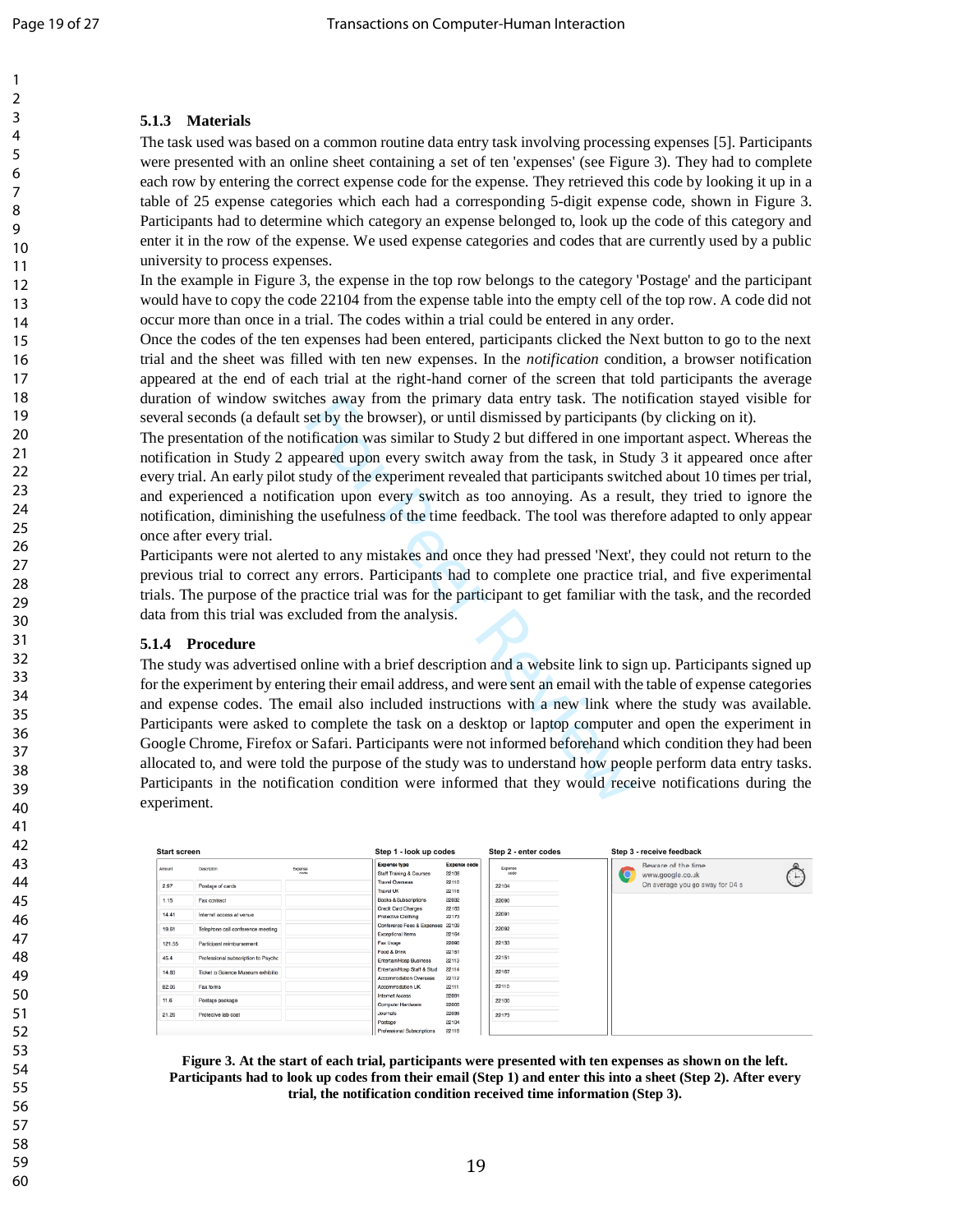Participants first read an online consent form on the website, and were not able to continue to the experiment until they had given explicit consent to participate. Participants in the notification condition received an additional dialog box to enable notifications in their browser, and had to click 'OK' to continue. Participants were instructed to have both their email and data entry window open on the same device, and to keep both windows maximised at all time, to ensure they had to switch back and forth between the two windows.

After completing all experimental trials, participants were shown a page of debriefing information, explaining the purpose of the study. An email address was included as a point of contact if participants had any further questions.

# **5.2 Findings**

Participants took between 10 and 20 minutes to complete the experiment. The number of switches, length of switches and the error rate were not normally distributed, so non-parametric Mann-Whitney tests were used to analyse effects of a notification on these dependent variables. A Shapiro–Wilk test suggested that the trial completion times were normally distributed,  $W = 0.94$ ,  $p = .05$ , so an independent t-test was used to analyse the effect on trial times.

### **5.2.1 Cleaning the data**

In total, 87 participants signed up for the study. Thirty-four participants did not complete the task and their data was excluded from the dataset. Furthermore, six participants made no recorded switches and were excluded from the dataset as well. Data from the remaining 47 participants was used in the data analysis.

### **5.2.2 Task performance**

Participants in the notification condition were faster at completing trials (*M*=107.61s, *SD*=31.15s) than participants in the control condition  $(M=126.27s, SD=32.61s)$ ,  $t(45) = 1.98$ ,  $p < .05$ ,  $d = .59$ . Error rates were calculated by dividing the number of data entry errors by error opportunities. The error rates were significantly lower for participants in the notification condition (*M*=2%, *SD*=2%) than participants in the control condition ( $M=5\%$ ,  $SD=5\%$ ),  $U(24, 23) = 403$ ,  $p < .01$ ,  $r = .44$ .

ginal up for the study. Thirty-four participants did not<br>he dataset. Furthermore, six participants made no r<br>as well. Data from the remaining 47 participants was<br>e<br>ation condition were faster at completing trials (*M*:<br>co The notification was sent after a trial was completed, so time for participants to read and process the notification in that condition was not counted as part of the trial time. The notification appeared for at most 5s, which is considerably less than the 20s difference in trial completion times between conditions. It is therefore unlikely that reading the notification slowed participants down more than the difference in trial completion times. Nevertheless, to confirm whether people in the notification condition were actually faster in completing the overall experiment, and not just an individual trial, we also consider the total time to complete the experiment. Taking into account the total time from the start of the first trial to the end of the last trial, people in the notification condition were significantly faster  $(M = 8min25s, SD = 2min28s)$  than people in the control condition ( $M = 10$ min52s,  $SD = 3$ min13s),  $U(24, 23) = 1128$ ,  $p < .01$ ,  $r = .63$ . This analysis shows that, even though participants in the notification condition had additional time to process the information displayed by the notification, they were still significantly faster in completing the overall experiment.

### **5.2.3 Number and duration of switches**

Participants in the notification condition made significantly shorter switches (*M*=4.76s, *SD*=1.65s) than those in the control condition ( $M=7.13$ s,  $SD=3.05$ ),  $U(24, 23) = 406$ ,  $p < .01$ ,  $r = .44$ . The number of switches per trial was on average 10.6 in both conditions, and there was no significant difference in number of switches between conditions,  $U(24,23)=243$ ,  $p = .60$ . As there were ten codes to be entered per trial, this suggests participants switched once for every piece of data entered.

[Figure 4](#page-21-0) shows the distribution of switching durations for each condition. For both conditions, the distribution was positively skewed with a long tail: 97% of the switches were under 20 seconds, but the longest switch was greater than seven minutes. To scale the large range of durations in one histogram, the data was plotted using a log scale for the x axis. Across conditions, there were 84 switches that were longer than 20 seconds, which highlights occurrences where participants were likely distracted.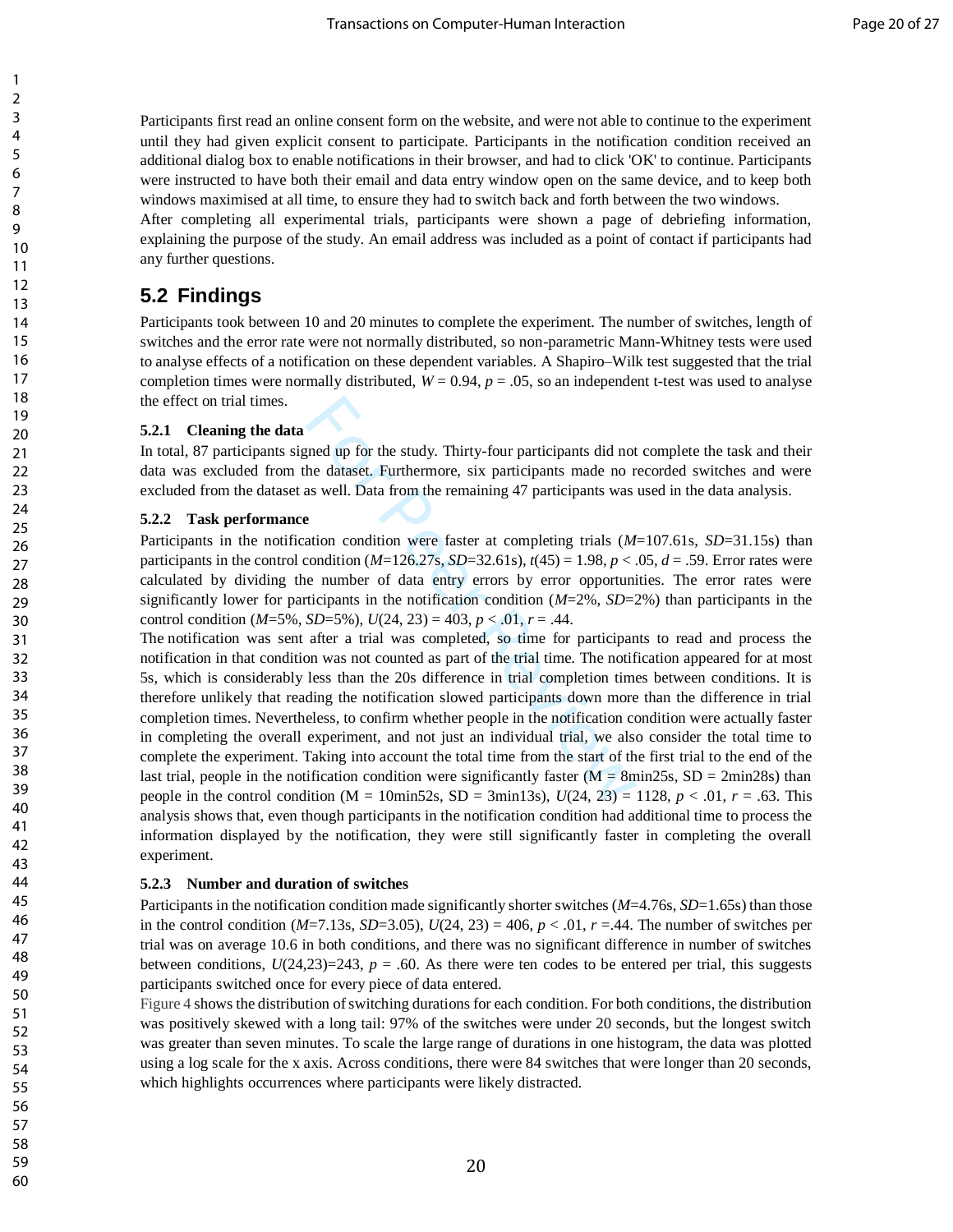

**Figure 4. The distribution of switching durations in the two conditions.**

#### **5.2.4 Inter -key intervals**

<span id="page-21-0"></span>For Peer Review The primary measures to analyse switching behaviour were focus and blur events. These measures include any switch from the task window to another computer window. While this provides a good measure of window switching behaviour, it cannot capture task switches outside the device because the task window remains in focus during these task switches (e.g., a user might pause to fetch a paper document or make a cup of coffee). To help capture this broader range of instances of possible task switching behaviour, we look for longer pauses in task activity captured by an analysis of inter -keystroke interval (IKI) data. Though these intervals may have also been moments where participants had briefly paused for thought, extremely long intervals between two keystrokes may point to moments where a participant had left the task to do something else. The IKI data presented here excludes intervals where a window switch was recorded, as these moments have already been analysed in the previous section.

There was no significant difference in duration of IKIs between the notification ( $M = 2.02$ s,  $SD = 1.60$ s) and the control condition  $(M = 1.70s, SD = 0.91s)$ ,  $U(24, 23) = 261.5$ ,  $p = .90$ . Figure 5 shows the distribution of IKIs in each condition plotted using a log scale for the x axis. The distributions were positively skewed with a long tail. The majority of IKIs were around 1 -2 seconds, but there were some instances when there were long delays between keypresses: the longest measured IKI is four minutes. conditions, there were 803 instances of IKIs that were longer than five seconds. These long IKIs may have been additional task switches. However, we do not know for certain what people were doing during these instances, and what an appropriate IKI threshold would be to safely assume people had made a task switch. Therefore, we mainly focus our conclusions on our analysis of explicit window switches, and merely present the long IKIs to indicate that in addition to window switches, there may have been additional moments where people switched tasks.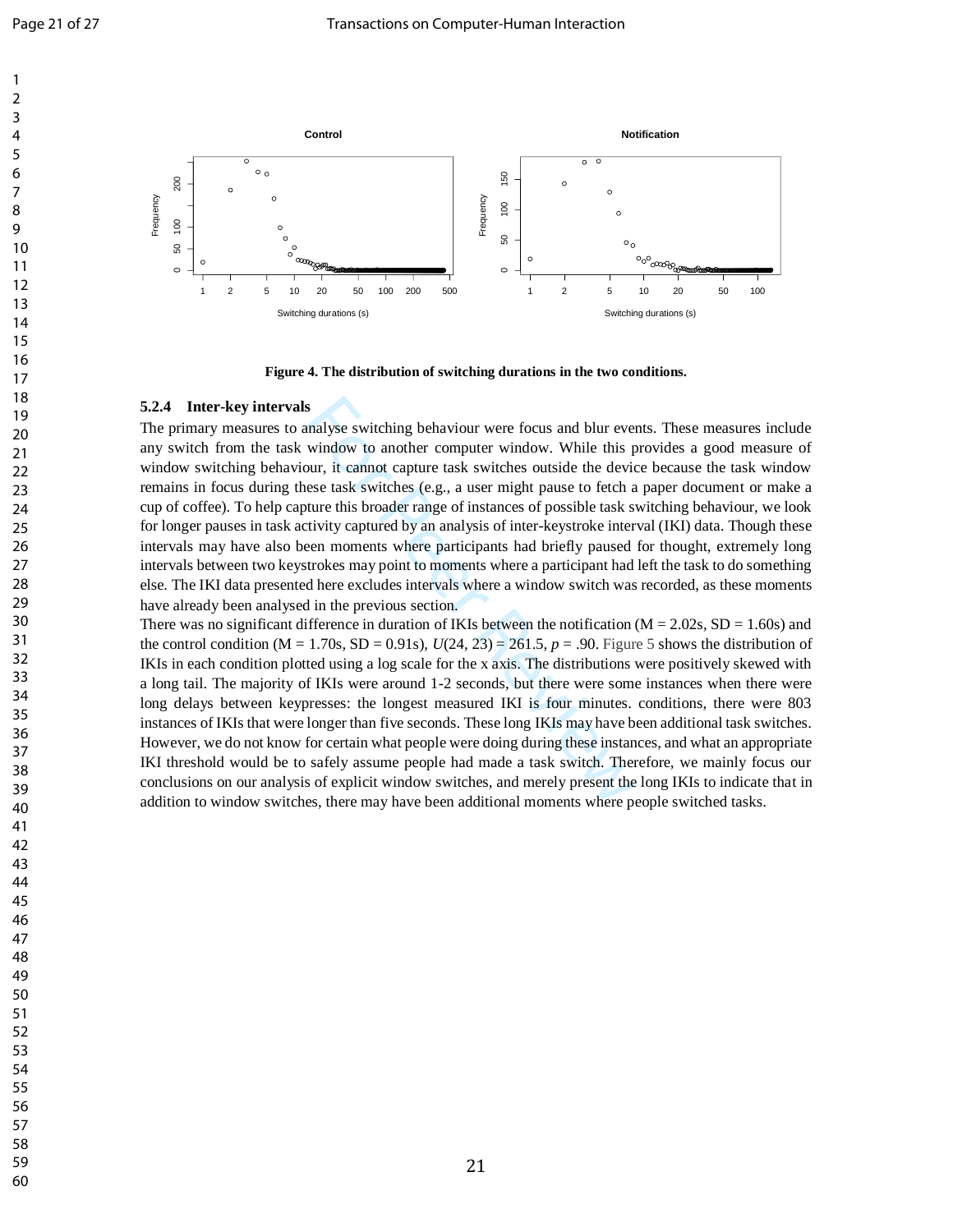

**Figure 5. The distribution of inter-keypress intervals in the two conditions.**

### **5.2.5 Effect of switching duration on task completion time**

Participants who made longer switches took longer to complete trials. To see whether long switches also made people slower to resume a trial, we also consider trial completion times where the time spent on switches has been subtracted. For example, if a trial took 100 seconds, but the participant spent 20 seconds outside the task window, the adjusted trial completion time is 80 seconds.

<span id="page-22-0"></span>g duration on task completion time<br>ger switches took longer to complete trials. To see<br>sume a trial, we also consider trial completion time<br>ed. For example, if a trial took 100 seconds, but the p<br>ne adjusted trial complet With the adjusted trial times that has switching durations subtracted, we built a regression model to see if there was a potential relationship between trial completion times and number and duration of switches, as well as number and duration of IKIs. The linear model explained a significant amount of variation in trial times,  $(R^2 = 0.41, F(5, 41) = 5.68, p < .001)$ . The longer people switched for, the slower they were to finish a trial, even when switching durations are subtracted from the total trial time. The number of switches explained a smaller portion of the variation, but still had a significant effect. Furthermore, the more people typed, the slower they were to complete a trial. This model provides further insight into the effect of longer switches on task performance.

## **5.3 Discussion**

The aim of Study 3 was to see whether showing people how long they switched away from a task increased their productivity by reducing the number and length of their switches. We found that participants who received feedback on switching durations made shorter switches, were faster to complete the task, and made fewer errors. These results are important, as shortening interruptions may provide substantial benefits: it can make people less distracted and more focused on their current task, which can lead to higher productivity [18,28]. The improvements we found in data entry accuracy and completion time are also in line with previous experimental studies showing shorter interruptions improve task performance [1,35]. In this prior work, the length of the interruptions was controlled by the experimenters. Study 3 contributes to this body of work by exploring ways to shorten self-interruptions, where the length of the interruptions is controlled by users themselves.

We found that long switches significantly increased task completion time, even after subtracting the switching times. This can be explained by the resumption lag [2]: the longer people are away from a task, the longer it takes them to resume the primary task, as it takes longer to remember where they were in a task. In addition to window switches, there were also some long pauses between keypresses, which suggests that people further self-interrupted themselves outside of the computer, with the task window still in focus. However, it is difficult to know for certain what was happening during these moments in a remote study. Future studies could use additional metrics to explore what people are doing during long pauses: for example, the data entry interface may prompt the user to confirm they are still working on the task, after a certain amount of inactivity.

Most experimental studies on self-interruptions have used an artificial distraction, such as chat messages, to measure how people self-interrupt to attend to this distracting task [21,38]. Study 3 makes a methodological

58 59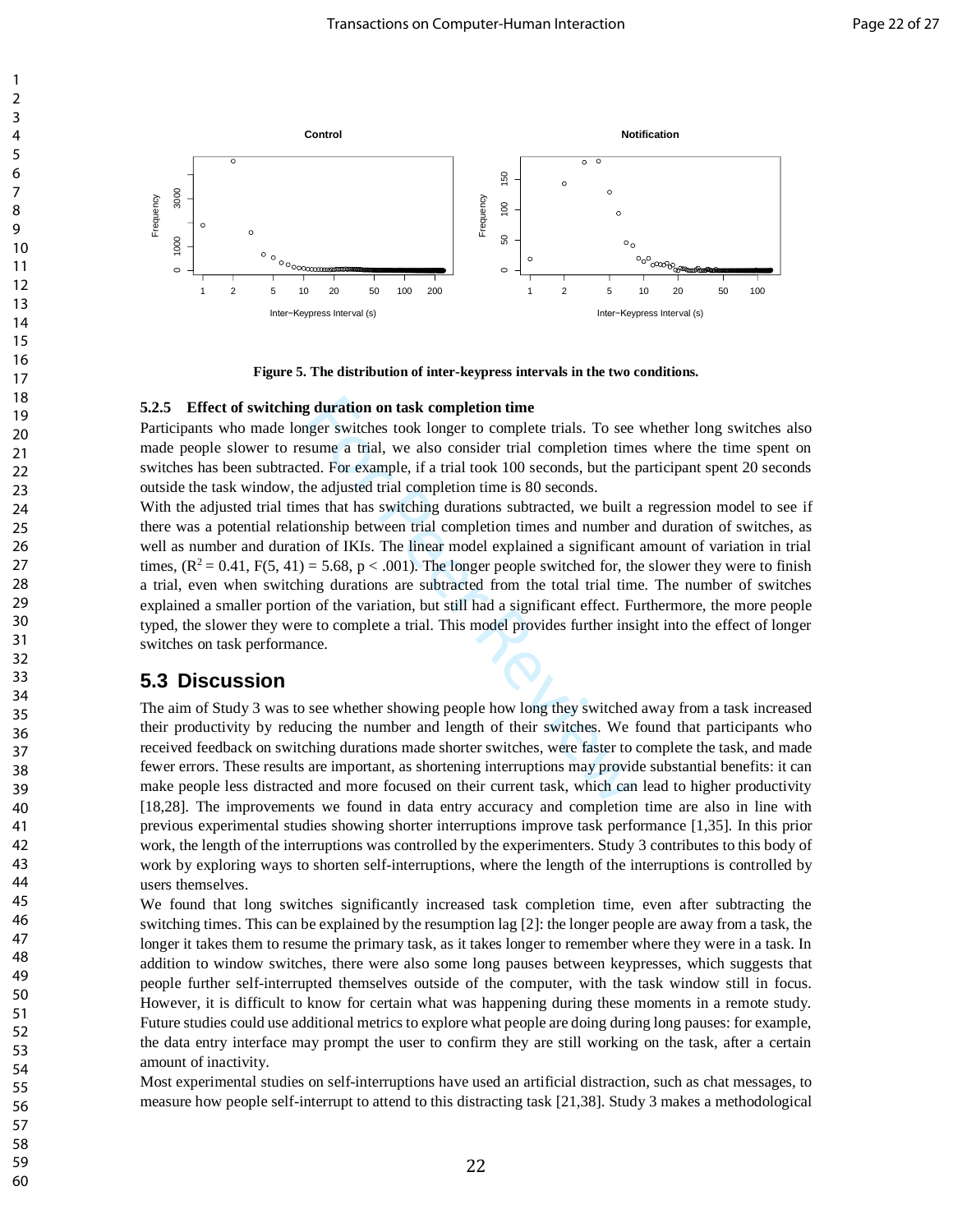contribution by using participants' own personal email inbox as an interruption, based on the assumption that email provides a natural source of distraction [15,32]. Participants could complete the study at any time. Though people may receive more email during working hours, the blurring boundaries of people's working hours [23] and when people receive and manage email [9] make it difficult to control for the frequency of email across participants. Future work could examine whether time of day and frequency of incoming email affect people's self-interruption behaviour.

# **6 Discussion**

In this paper we investigated whether showing people how long they are away from a task has an effect on people's self-interruption behaviour. Study 1 showed that physical interruptions are postponed until a convenient moment in the task if they are expected to take time, but digital interruptions are addressed immediately as these are presumed to be quick to deal with – even if these then take up longer than intended. Based on this formative study, TimeToFocus was developed showing people how long they switch away from a task. The notification tool was evaluated in two studies. Study 2 showed that feedback made people reflect on what they were doing during an interruption. They avoided interruptions that were not relevant, and set goals for how much time they were willing to spend on interruptions that were relevant. They were more focused on the intention of an interruption, and wary of potential distractions and diversions from this intention. Study 3 showed that feedback on interruption durations reduced the duration of switches, made people faster in completing a data entry task and reduced data entry errors.

In line with previous work, we found that an increased awareness of how people use time can improve focus on work [28,40]. While previous work mainly found a reduction of time spent on non -work applications, a novel finding from our work is that it can also benefit work -relevant interruptions: participants in Study 3 shortened task -related interruptions to look up relevant information.

The finding that people reflected on what they were doing during an interruption, as well as on the relevance of an interruption, is important as it may make people more in control of the intention of their interruptions. This finding builds on prior recommendations that breaks can have a positive effect on work productivity, if they are planned and not an unintended diversion [36] .

doing during an interruption. They avoided interrupt<br>h time they were willing to spend on interruptions that<br>ion of an interruption, and wary of potential distractic<br>that feedback on interruption durations reduced the<br>g a Participants were also interested to see how much time they spent on a task. Prior work suggested that time information can be useful to reduce time spent on non -work activities, but not to increase time on work [40]. Rather than increasing the amount of time spent on work, we find that time information may be used to better plan *when* people spend time on tasks. It may also further show the disruptive effect of interruptions to users, as it is not only the time spent on an interruption, but also the resumption time that slows down work. This effect was also demonstrated in Study 3, where people who made longer switches were slower to complete a task, even after removing switching durations.

Participants reported they were most distracted in the office in the afternoon, which is in line with Mark et al. [31] who found that boredom in the workplace is highest in the afternoon, and people are more likely to self-interrupt when they are bored. A further likely reason we found was that there were more sources of distraction and participants were exposed to more external interruptions: prior research found that an increase in external interruptions leads to more self -interruptions [12]. On the other hand, participants felt more focused when working from home. People may therefore in particular benefit from time information at moments and settings, when they are more likely to get distracted. In Study 2, participants only used TimeToFocus at the office and it is therefore unclear whether they would use it differently when working from home. Future research could further investigate people's self-interruption behaviour in different work settings.

Our work highlights that the disruptiveness and appropriate length of an interruption not only depends on interruption properties, but also the context in which an interruption occurs. For instance, communication tools may be considered distracting and are best avoided in some situations, but in another situation the user may need to find information in email which is essential for the current task. Furthermore, though interruptions become more disruptive the longer they are, in some situations it is necessary to find information and spend a longer time away from a task. Prior approaches to block self -interruptions to distracting sources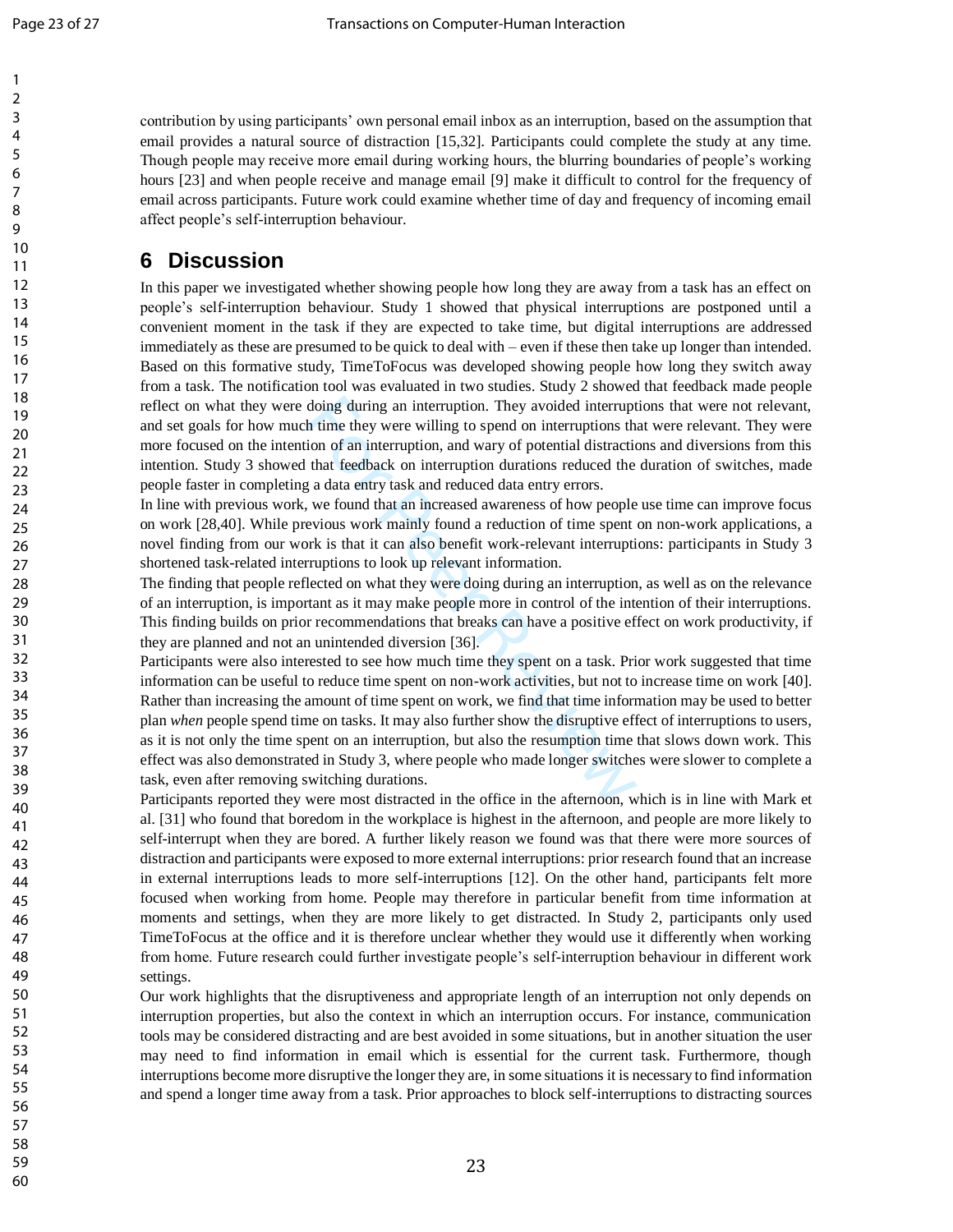[22,28] or impose time limits [42] are too restrictive in this situation. A more appropriate approach is to give users control over when and how long to address interruptions, and to give them useful information to help them learn how to best control and self-adjust their behaviour. Prior work found that blocking distractions at the workplace was experienced by several participants as too controlling, and participants rather wanted to learn to gain control of their work [28]. Our work makes an important contribution by showing how showing people feedback on interruption length can help in gaining control over time spent on interruptions.

## **6.1 Implications**

Previous work has highlighted several problems with existing commercial time tracking and management applications: these often are time-consuming to use, it is not immediately clear to users what action to take based on their computer usage data, and they can restrict user activities too much by blocking distracting sources [11,40]. Our findings partly corroborate these issues, and demonstrate several pointers that can inform the design of time applications.

e a specific starting point of what it is they want to fir<br>pants in Study 2 were not interested in their overall<br>he they spent on, or away from, a specific task. By pre-<br>mgth of an interruption, participants were provided *Presenting actionable time information*. First, when providing users with a data log of their computer activities, they need to have a specific starting point of what it is they want to find out for them to be able to use it and act on it. Participants in Study 2 were not interested in their overall computer activity, but were mostly interested in the time they spent on, or away from, a specific task. By presenting a simple and precise measure, in our case the length of an interruption, participants were provided with a specific target of what to reflect on and change, and did not need to go through the effort of having to interpret information of all their activity. As some participants in Study 2 did want to have access to more detailed information about their activity during a specific interruption, a simple presentation in the moment can be complemented by a more complete log running in the background. It would also be interesting to give users control over what information they are interested in to see in the notification. For example, most participants were not only interested in the length of interruptions during a task, but also on the length of their task overall. This could help participants to better manage their tasks.

*Giving time feedback during a task.* Second, by showing information during the task, participants can react and change their behaviour immediately and do not have to remind themselves to look at information later [14,27]. Participants in Study 2 were prompted by the notification to reflect on what they were doing during an interruption, but often forgot to look back at their computer activities on other occasions. Participants in Study 3 were able to act on the explicit information they were given in the short time space of an experiment, which had a positive effect on their task performance.

*Giving users control*. Several participants wanted to set time limits on interruptions, a user need which has also been found in earlier work on interruptions [28,40]. Based on our finding however that interruptions are context-dependent, we hypothesise that imposing a strict time limit may be too restrictive. Rather, giving timed reminders to return to a task may make people more aware of the length of their interruptions, while still giving them control whether to actually return to a task or not.

*Tracking behaviour over time*. Lastly, a promising area to investigate would be to record the interruptions and give participants insight in how their changes have an effect over time. Although it was clear to participants in Study 2 what action they had to take based on the data presented by TimeToFocus, some felt they did not have sufficient information as to whether their actions had any effect over time.

## **6.2 Limitations**

Due to privacy concerns, we were not able to collect logging data in Study 1 and 2 from all participants. For this reason, we conducted Study 3 to measure the impact of time feedback in the context of an online experiment. We are however unable to make any concluding claims as to whether time feedback would have any significant effect on participants' window switching and task focus behaviour over time. In addition, the presence of an observer in Study 1 may have influenced people's behaviour, and people may self-interrupt more often or for longer with no observer present. It would be useful to conduct future studies at other office settings that will allow for additional quantitative data gathering techniques.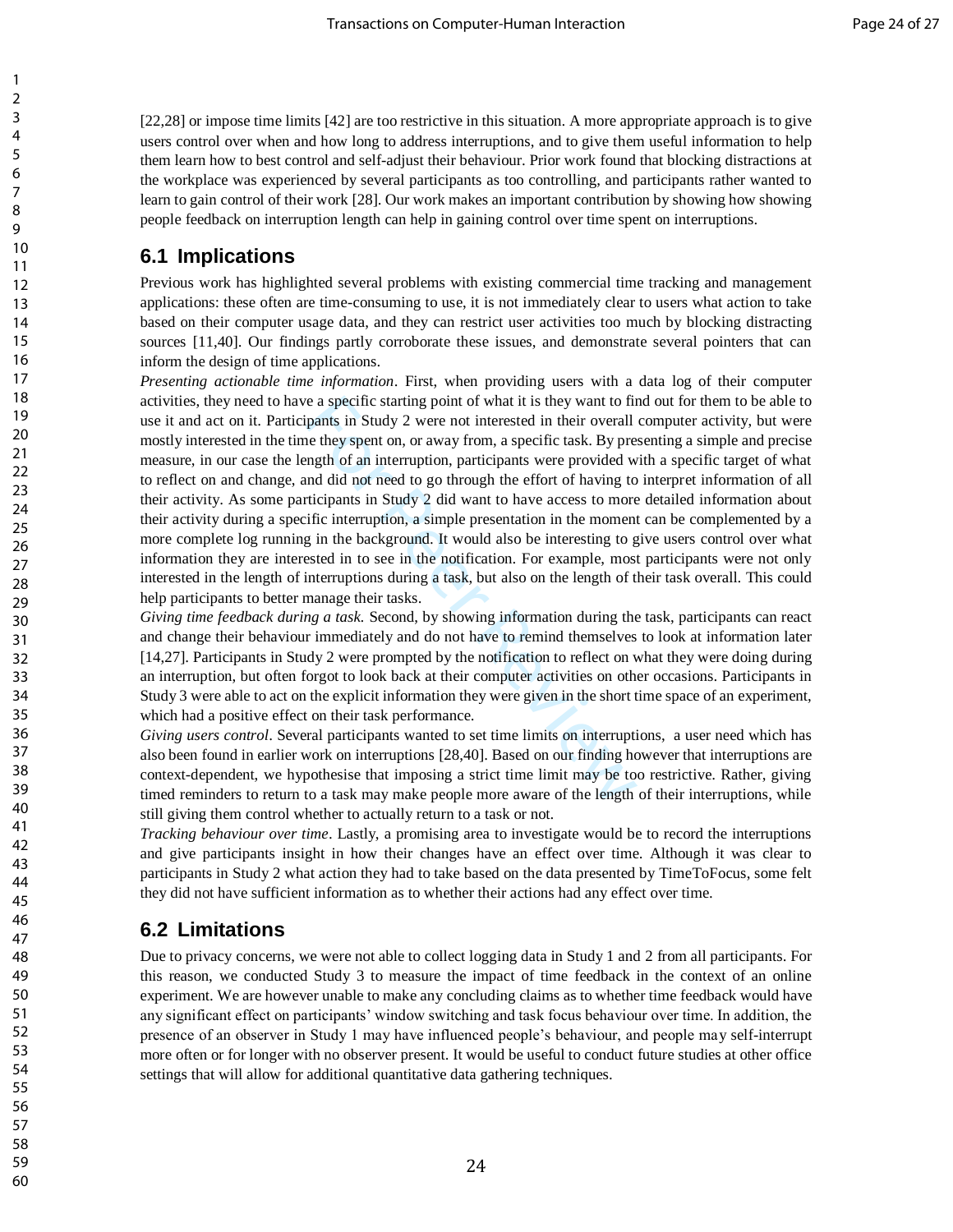Furthermore, TimeToFocus only focused on digital interruptions, but as was apparent in Study 1 and 2, people also deal with interruptions and distractions beyond the computer. Future work could look at also collecting and showing data from these interruptions. For example, ManicTime uses PC inactivity to indicate when the user is away from computer -based work. Other sensitive measures to detect moments where the user has likely interrupted their work could be inter -key intervals or mouse clicks.

This paper focused on routine data entry work, which is a common computer task among many office workers. We expect the results to generalise to similar types of desktop -based work, which are termed 'administrative' tasks by Bondarenko & Janssen [4]. Administrative tasks are routine tasks, of which the steps are usually the same, and are characterised by switching frequently to many different sources, but for relatively short amounts of time. As such, collecting information is considered as an interruption or subtask to support the primary task, and not regarded as a task in itself.

Lastly, though participants indicated they modified their behaviour after using TimeToFocus, it is not certain whether they based their behaviour on the specific information provided by the extension, or whether the notification simply made them reflect and become more aware of their time. Six participants in Study 2 mentioned that they compared the displayed time with their own estimated time, but we cannot separate the effect of the feedback from the notification. Controlled follow -up studies are needed to make concluding claims of causality.

# **7 Conclusion**

The mean of the Controlled follow-up studies are<br>area the notification. Controlled follow-up studies are<br>area interruptions are needed to progress with work, a<br>fimeToFocus to help people better manage interruptio<br>ncreased Interruptions and distractions during computer -based work are common, and it can be difficult to maintain focus. However, some of these interruptions are needed to progress with work, and are difficult to avoid. In this paper, we introduce d TimeToFocus to help people better manage interruptions. This work contributes to our understanding of how increased awareness of interruption durations can help users to focus on their work. Our results suggest that using TimeToFocus, participants can mitigate distractions but still keep control over their interruptions; these results can inform the design of productivity interventions to improve focus. Showing users how long they go away from a task can increase awareness of interruption behaviour, which can reduce the duration of interruptions, shorten the completion time of tasks and reduce errors.

## **REFERENCES**

- [1] Erik M. Altmann, J. Gregory Trafton, and David Z. Hambrick. 2017. Effects of Interruption Length on Procedural Errors. *J. Exp. Psychol. Appl.* 23, 2 (2017), –229. DOI:https://doi.org/10.1037/xap0000117
- [2] Erik M. Altmann and J Gregory Trafton. 2004. Task Interruption: Resumption Lag and the Role of Cues. In *Proceedings of the 26th Annual Conference of the Cognitive Science Society*, 43 –48.
- [3] Brian P Bailey, Joseph A Konstan, and John V Carlis. 2001. The Effects of Interruptions on Task Performance, Annoyance, and Anxiety in the User Interface. In *INTERACT '01*, 593 –601.
- [4] Olha Bondarenko and R. Janssen. 2005. Documents at hand: Learning from Paper to Improve Digital Technologies. In *CHI '05*, 121 –130. DOI:https://doi.org/10.1.1.137.7259
- [5] Judith Borghouts, Duncan P. Brumby, and Anna L. Cox. 2017. Batching, Error Checking and Data Collecting: Understanding Data Entry in a Financial Office. In *Proceedings of 15th European Conference on Computer -Supported Cooperative Work*. DOI:https://doi.org/10.18420/ecscw2017 - 4
- [6] Judith Borghouts, Duncan P. Brumby, and Anna L. Cox. 2018. Looking Up Information in Email: Feedback on Visit Durations Discourages Distractions. In *CHI '18 Extended Abstracts*. DOI:https://doi.org/10.1145/3170427.3188607
- [7] V. Braun and V. Clarke. 2006. Using thematic analysis in psychology. *Qual. Res. Psychol.* 3, 2 (2006), 77 –101. DOI:https://doi.org/10.1191/1478088706qp063oa
- [8] L . Mark Carrier, Larry D Rosen, Nancy A Cheever, and Alex F Lim. 2015. Causes, effects, and practicalities of everyday multitasking. *Dev. Rev.* 35, (2015),  $64 - 78.$ DOI:https://doi.org/10.1016/j.dr.2014.12.005
- [9] Marta E. Cecchinato, Anna L. Cox, and Jon Bird. 2015. Working 9 -5? Professional Differences in Email and Boundary Management Practices. In *CHI'15*, 3989-3998. DOI:https://doi.org/10.1145/2702123.2702537

25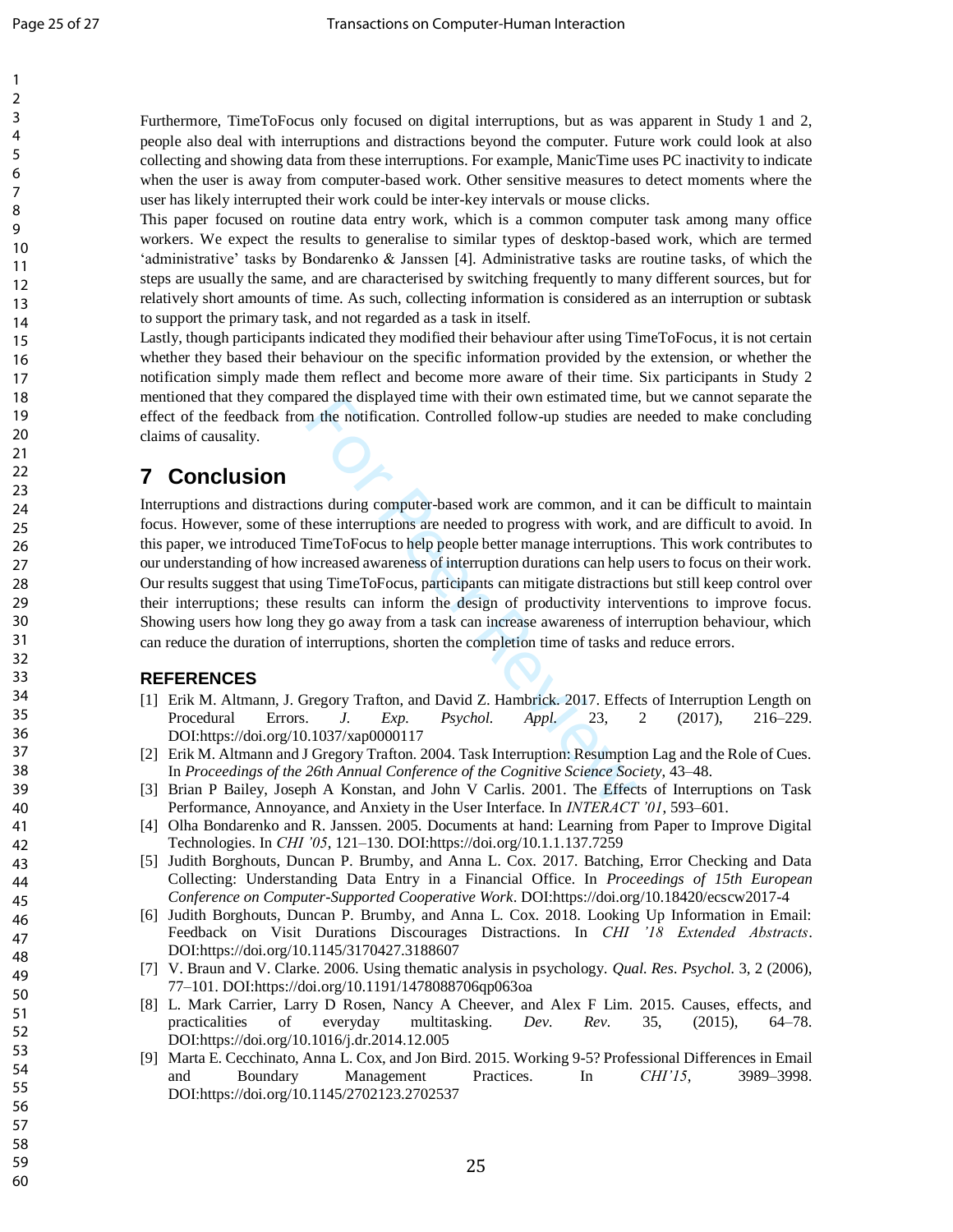- [10]Marta E. Cecchinato, Abigail J. Sellen, M. Shokouhi, and G. Smyth. 2016. Finding Email in a Multi-Account, Multi-Device World. In *CHI '16*, 1200–1210. DOI:https://doi.org/10.1145/2858036.2858473
- [11]Emily I. M. Collins, Anna L. Cox, Jon Bird, and Cassie Cornish-Tresstail. 2014. Barriers to Engagement with a Personal Informatics Productivity Tool. In *Proceedings of the 26th Australian Computer-Human Interaction Conference on Designing Futures the Future of Design (OzCHI '14)*, 370–379. DOI:https://doi.org/10.1145/2686612.2686668
- [12]Laura A Dabbish, Gloria Mark, and Victor M. Gonzalez. 2011. Why Do I Keep Interrupting Myself?: Environment, Habit and Self-Interruption. In *CHI '11*, 3127–3130.
- [13] Victor M. Gonzalez and Gloria Mark. 2004. "Constant, Constant, Multi-tasking Craziness": Managing Multiple Working Spheres. In *CHI '04*, 113–120.
- [14]Sandy J.J. Gould, Anna L. Cox, and Duncan P. Brumby. 2016. Diminished Control in Crowdsourcing: An Investigation of Crowdworker Multitasking Behavior. *ACM Trans. Comput. Interact.* 23, 3 (2016), 19:1--19:29. DOI:https://doi.org/10.1145/2928269
- [15]Benjamin V Hanrahan and Manuel A Pérez-Qu. 2015. Lost in Email: Pulling Users Down a Path of Interaction. In *CHI'15*, 3981–3984. DOI:https://doi.org/10.1145/2702123.2702351
- [16] Karen Holtzblatt and Hugh Beyer. 2014. *Contextual Design: Evolved*. Morgan & Claypool Publishers.
- [17]Shamsi T. Iqbal and Eric Horvitz. 2007. Disruption and Recovery of Computing Tasks: Field Study, Analysis, and Directions. In *CHI '07*, 677–686. DOI:https://doi.org/10.1145/1240624.1240730
- [18]Shamsi T. Iqbal and Eric Horvitz. 2010. Notifications and Awareness: A Field Study of Alert Usage and Preferences. In *CSCW'10*, 27–30.
- [19]Jing Jin and Laura A Dabbish. 2009. Self-Interruption on the Computer: A Typology of Discretionary Task Interleaving. In *CHI'09*, 1799–1808.
- [20] Daniel Kahneman and Amos Tversky. 1979. Intuitive prediction: biases and corrective procedures. *TIMS Stud. Manag. Sci.* 12, (1979), 313–327.
- [21]Ioanna Katidioti and Niels A Taatgen. 2013. Choice in Multitasking: How Delays in the Primary Task Turn a Rational Into an Irrational Multitasker. *Hum. Factors J. Hum. Factors Ergon. Soc.* 56, 4 (2013), 728–736. DOI:https://doi.org/10.1177/0018720813504216
- Eric Horvitz. 2007. Disruption and Recovery of Con<br>ms. In *CHI* '07, 677–686. DOI:https://doi.org/10.1145<br>ric Horvitz. 2010. Notifications and Awareness: A Fie<br>''10, 27–30.<br>Dabbish. 2009. Self-Interruption on the Computer: [22]Jaejeung Kim, Kaist Chiwoo Cho, and Kaist Uichin Lee. 2017. Technology Supported Behavior Restriction for Mitigating Self-Interruptions in Multi-device Environments. *Proc. ACM Interact. Mob. Wearable Ubiquitous Technol.* 1, 3 (2017), 64:1--64:21. DOI:https://doi.org/10.1145/3130932
- [23] Young-Ho Kim, Eun Kyoung Choe, Bongshin Lee, and Jinwook Seo. 2019. Understanding Personal Productivity: How Knowledge Workers Define, Evaluate, and Reflect on Their Productivity. In *CHI'19*. DOI:https://doi.org/10.1145/3290605.3300845
- [24] Geza Kovacs, Drew Mylander Gregory, Zilin Ma, Zhengxuan Wu, Golrokh Emami, Jacob Ray, and Michael S Bernstein. 2019. Conservation of Procrastination: Do Productivity Interventions Save Time or Just Redistribute It? In *CHI'19*. DOI:https://doi.org/10.1145/3290605.3300560
- [25] Ulrik Lyngs. 2018. A Cognitive Design Space for Supporting Self-Regulation of ICT Use. In *CHI '18 Extended Abstracts*.
- [26] Ulrik Lyngs, Kai Lukoff, Petr Slovak, Reuben Binns, Adam Slack, Michael Inzlicht, Max Van Kleek, and Nigel Shadbolt. 2019. Self-Control in Cyberspace: Applying Dual Systems Theory to a Review of Digital Self-Control Tools. Chi (2019). DOI:https://doi.org/10.1145/3290605.3300361
- [27] Horia A Maior, Max L. Wilson, and Sarah Sharples. 2018. Workload Alerts—Using Physiological Measures of Mental Workload to Provide Feedback During Tasks. *ACM Trans. Comput. Interact.* 25, 2 (2018), 9:1-9:30.
- [28] Gloria Mark, Mary Czerwinski, and Shamsi T. Iqbal. 2018. Effects of Individual Differences in Blocking Workplace Distractions. In *CHI '18*. DOI:https://doi.org/10.1145/3173574.3173666
- [29] Gloria Mark, Daniela Gudith, and Ulrich Klocke. 2008. The Cost of Interrupted Work: More Speed and Stress. In *CHI '08*, 107–110.
- [30] Gloria Mark, Shamsi T. Iqbal, Mary Czerwinski, and Paul Johns. 2014. Capturing the Mood: Facebook and Face-to-Face Encounters in the Workplace. In *CSCW '14*, 1082–1094. DOI:https://doi.org/10.1145/2531602.2531673
- [31] Gloria Mark, Shamsi T. Iqbal, Mary Czerwinski, and Paul Johns. 2014. Bored mondays and focused afternoons: the rhythm of attention and online activity in the workplace. In *CHI '14*, 3025–3034. DOI:https://doi.org/10.1145/2556288.2557204